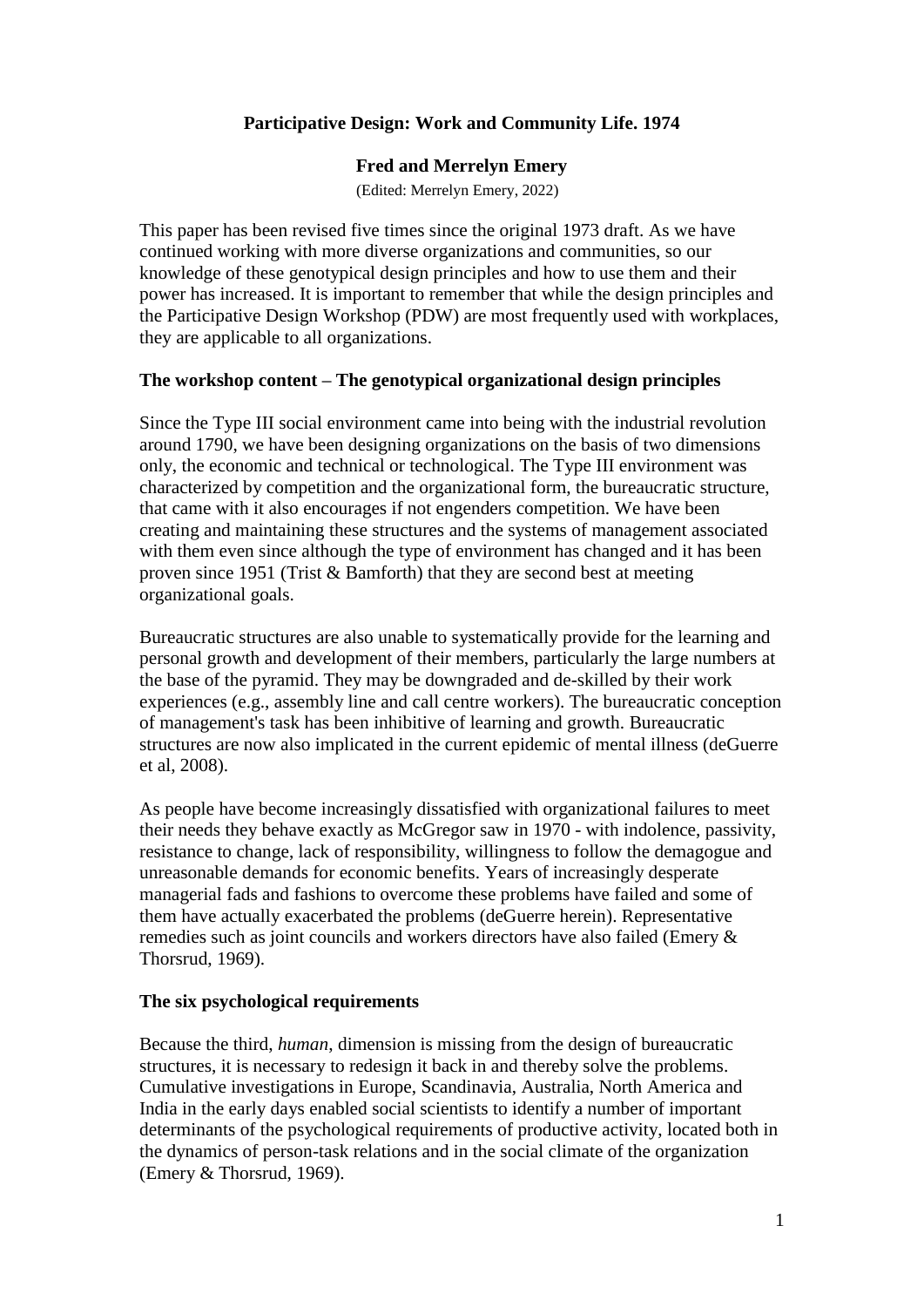The human dimension has a hard core of six such requirements called 'the 6 criteria'. They are the intrinsic motivators. They have now been shown to work in every country and culture in which they have been used so they could be called a species wide characteristic.

It is clear that particularly the first three of these requirements which refer to the content of the work or activity need to be optimal for any given individual and flexible to meet variations in individual need; e.g., from day to day, or morning to afternoon.

1. *Adequate elbow room,* also sometimes called autonomy. The sense that they are their own bosses and that except in exceptional circumstances they do not have some boss breathing down their necks. Not too much elbow room that they just don't know what to do next.

2. *Continuous Learning*. We accept that such learning is possible only when people are able to

- set goals that are reasonable challenges for them and
- get accurate feedback of results in time for them to correct their behaviour.

3. *An optimal level of variety*; i.e. they can vary the work so as to avoid boredom and fatigue and so as to gain the best advantages from settling into a satisfying rhythm of work.

4. *Mutual support and respect*, i.e. the conditions where people get help and respect from their work mates without asking and vice versa. Avoiding conditions where it is in no one's interest to lift a finger to help another: where people are pitted against each other so that `one person's gain is another's loss': where the group interest denies the individual's capabilities or inabilities (as in the bull gang system that used to characterize Australian dock work and New Zealand's meat freezing works).

5. *Meaningfulness*, a sense of one's own work meaningfully contributing to social welfare. That is, not something that could as well be done by a trained monkey or an industrial robot machine or something that the society could probably be better served by not having it done or at least not having it done so shoddily. Meaningfulness includes

- both the worth and quality of a product or service, and
- having a perception of the whole product.

Many jobs which are meaningful in the first sense have been downgraded because individuals see only such a small part of the final product that its meaning is denied them.

6. *A desirable future*. Put simply, not a dead-end job; but hopefully one with a career path which will continue to allow personal growth and an increase in skills and knowledge.

Experience has shown that these psychological requirements *cannot* be better met by simply fiddling with individual job specifications; e.g., job enlargement, rest pauses, better communication or supervisory contacts (see `The Light on the Hill' herein). If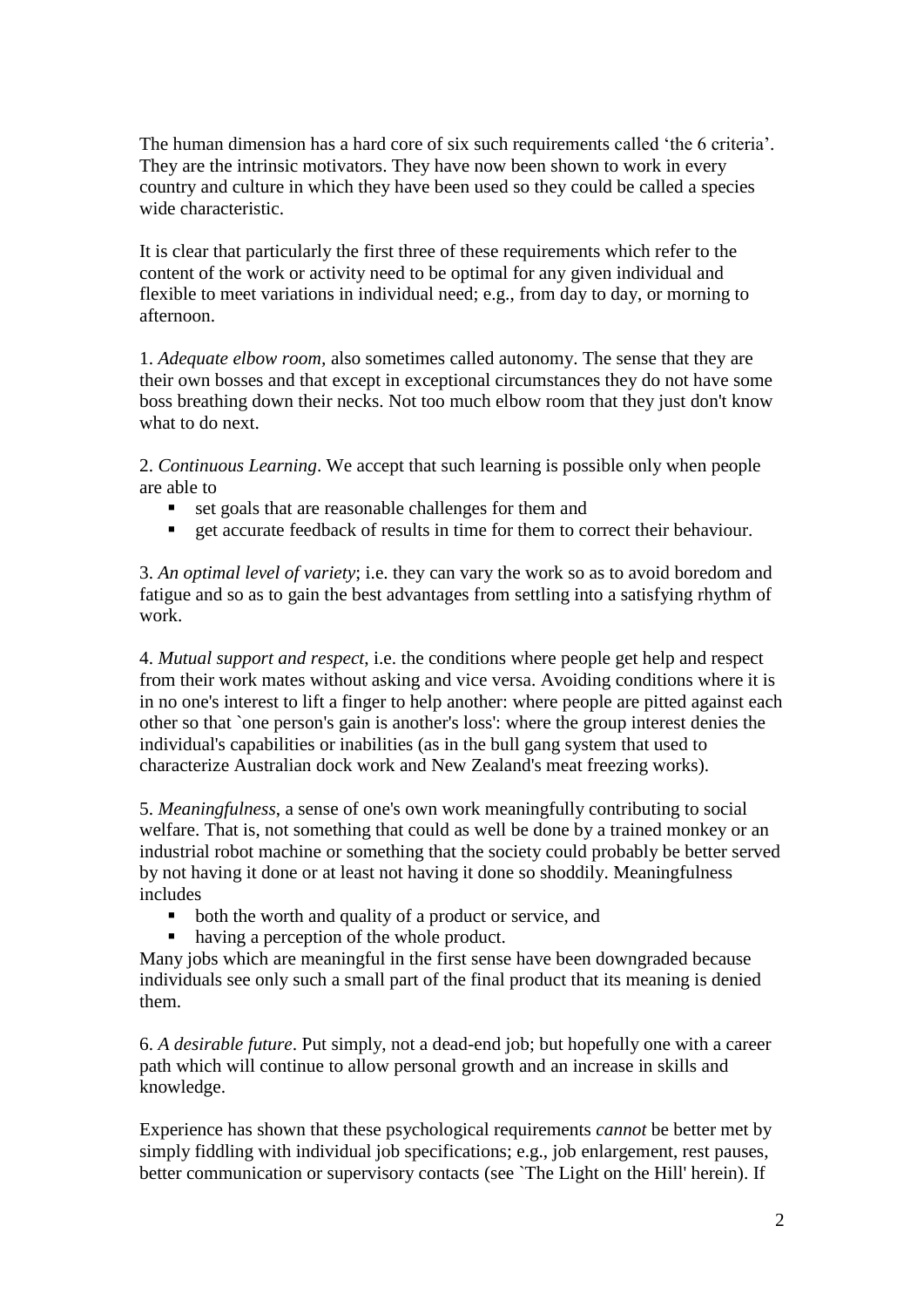the nature of the work allows room for improvement, this will be best achieved by locating responsibility, for *control* over effort and quality of personal work and for *coordination*, with the people who are actually doing the work, learning or planning.

# **The design principles**

The reasons for the proven superiority of the group solution have emerged, rather painfully, over the past forty- five years of laboratory and field experiments (Emery F, 1973). The key differences lie in the structural relations of people, tasks and supervisor as seen in Figures 1 and 2.

These figures illustrate the organizational building blocks which result from design principles 1 and 2 respectively (DP1 and DP2). The basic module of a DP1 structure is a collection of people with a supervisor. The basic module of a DP2 structure is a self managing group. As described below, there are several variations on self managing groups.

For organizations to behave flexibly and adaptively, they must contain a degree of redundancy. There are two ways that redundancy can be built in:

- 1. by adding redundant parts to the system; each part is replaceable; as and when one part fails another takes over;
- 2. by adding redundant functions to the parts; at any one time some of the functions of any part will be redundant to the role it is playing at the time; as and when a part fails in the function it is performing, other parts can assume the function; so long as a part retains any of its functional capabilities (i.e. functional relative to system requirements), it is of some value to the system. (Emery F, 1977, p.92)

The people are the parts so redundancy of parts means there are more people than are required to do the work at any point in time. Redundancy of functions means that there are more skills and knowledge built into each person than the person can use at any one point in time.

### *DP1: Redundancy of Parts*

Yield basic structural module of:

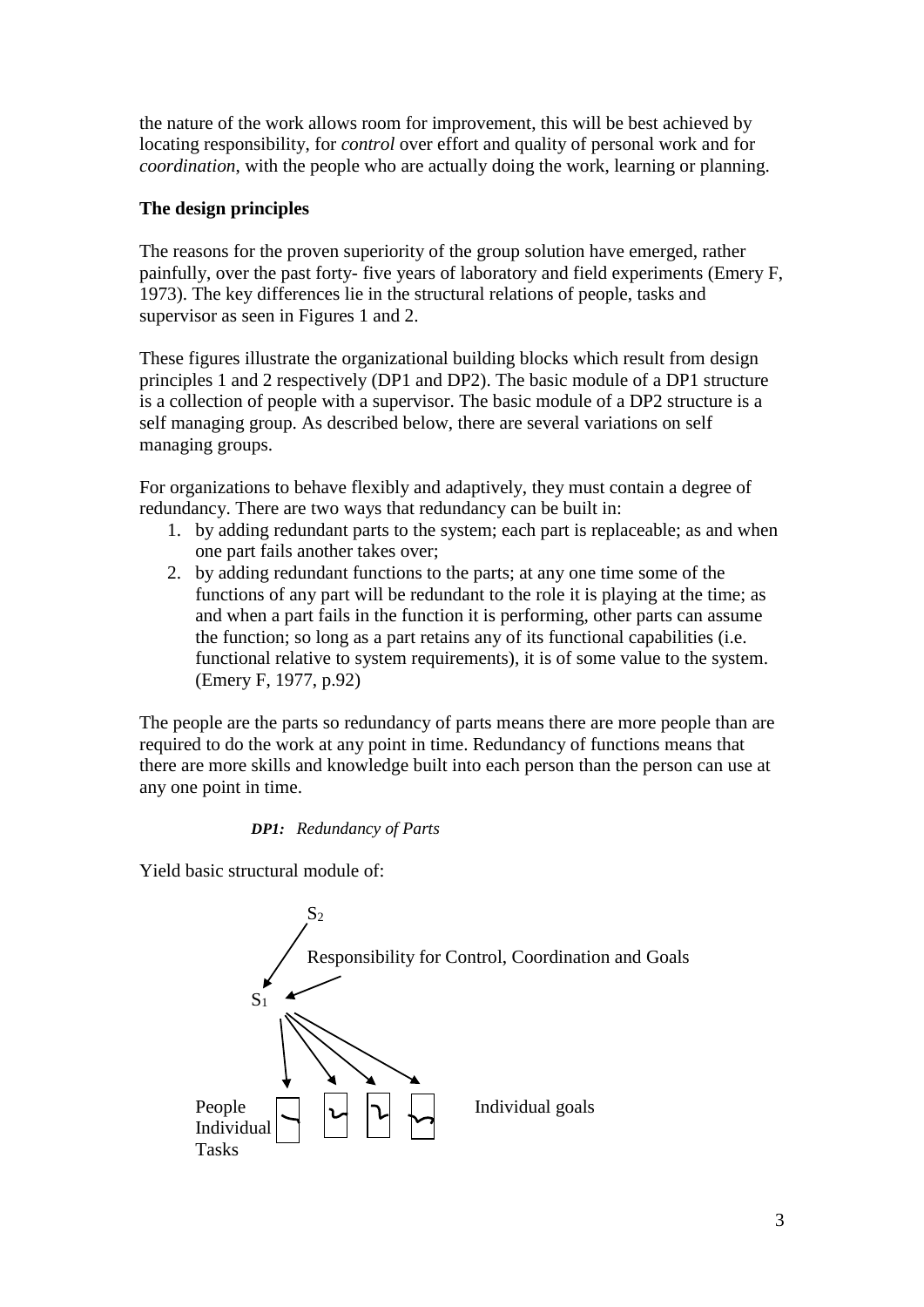# **Figure 2. The Genotypical Organizational Design Principles**

The first way gives us a DP1 structure in which responsibility for co-ordination and control is located one level above where the work is being done. The second gives us a DP2 structure in which responsibility for co-ordination and control is located with the people who are doing the work, the self-managing group.

Because they are taking responsibility for their own work and behaviour, a DP2 organization is called democratic, in contrast to the DP1 autocratic or bureaucratic organization which is the operationalization of the master-servant relation.

In other words in DP1, those above have the right and responsibility to tell those below what to do and how to do it. It is a structure of personal dominance, a dominant hierarchy. In large DP2 structures, there may be a hierarchy but it is a hierarchy of functions. In large DP2 structures, the functional levels may consist e.g. of the three levels of strategic management of the organization as a whole, resourcing and operations. Each level consists of one or more self managing groups but there is no right of dominance. Change can be initiated by any part of the organization as external and internal conditions change and all change is negotiated by peers.

Figure 1 precisely defines what has become the dominant form of organization that is still enthusiastically installed by production engineers and 0 & M experts alike. It was called 'scientific management'. Control and co-ordination, the two dimensions of organization, are vested in the supervisor. S/he controls the subordinates by specifying what the individuals A, B, C, etc. will do vis-a-vis the task allotted to them, X, Y, Z, etc. Co-ordination is the supervisor's preserve. Achievement of the section's task will almost certainly be related to the adequacy of co-ordination because of either interdependence between the tasks themselves as found in process industries or variations in optional work loads between individuals.

Co-ordination is the variable the supervisor can manipulate and hence manipulate the image his or her supervisor has of them. This is not without its difficulties. Tight job specifications to give supervisors greater control on subordinates can also be used by them, particularly if they are unionized, to cramp the supervisor's style when s/he seeks to use idle time to help out on other jobs. In DP1 structures, employees almost universally develop an informal system or shadow organization to turn the requirements of co-ordination to their advantage; e.g.;

1. `Dargs' and other restrictive but informal production norms to reduce the productive potential with which the supervisor might do some shuffling; 2. Cliques whereby subgroups in the section make life easier by collaring for themselves the productive potential in co-ordination.

Because the purposes of these cliques are personal, designed to improve such factors as mutual support and respect, they tend to organize themselves around bases for common trust; e.g., religion, ethnicity, old school. They are not there to meet organizational goals so they do not organize themselves around the interdependencies of task and personal work capabilities that affect the section's productive capability.

The building brick for this type of organization is the one person-shift unit. Controls might be sloppy or tight but the principle is the same. The organizational module is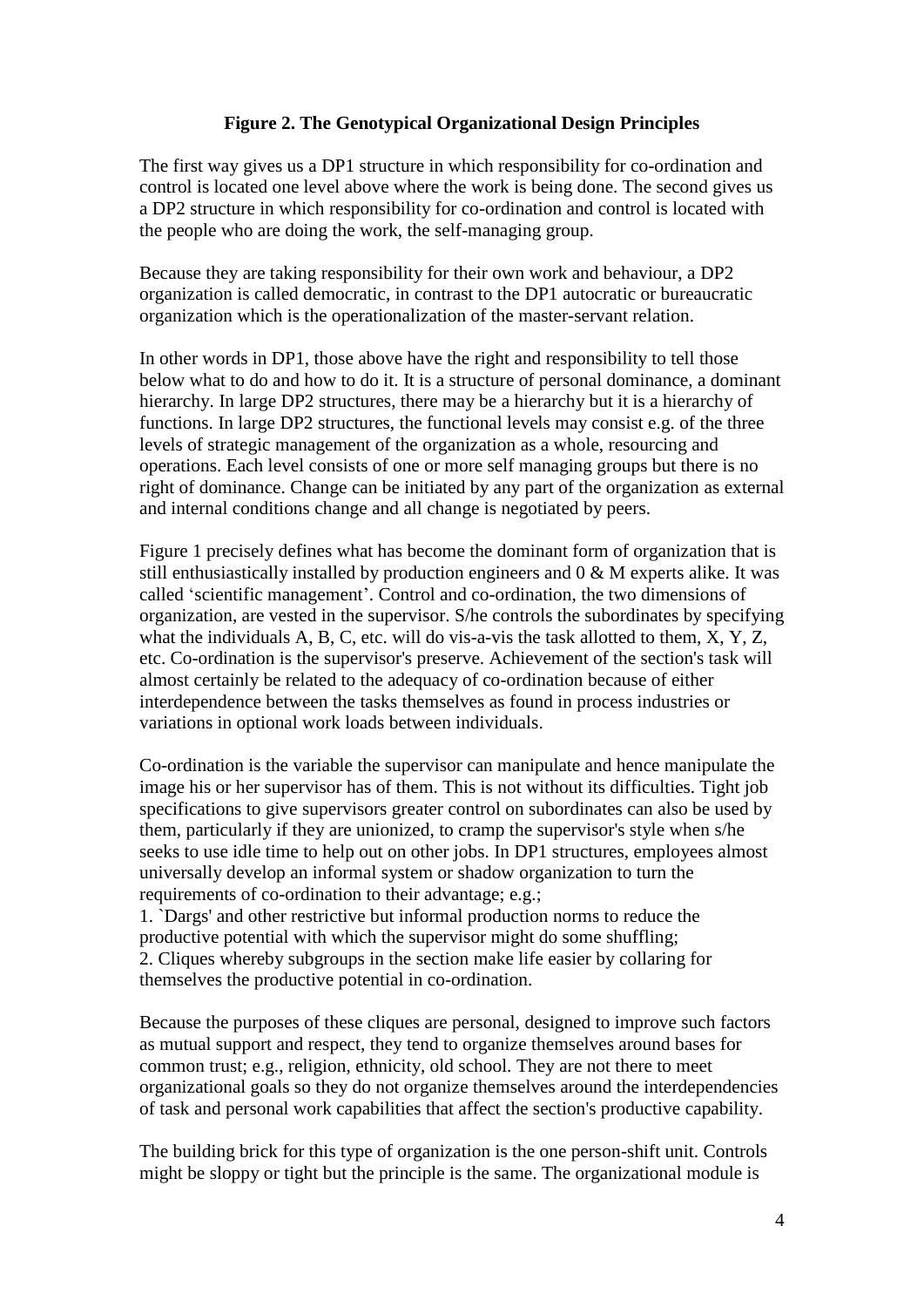the supervisor and his or her section; with responsibility for co-ordination being jealously defended as the prerogative of the supervisor. The module and its basic building brick can be indefinitely repeated upwards to the managing director or CEO and the directly reporting functional managers. It is the organizational form that put up the pyramids and China's Great Wall. Understanding how the design principles work in practice shows why all the phenotypical changes advocated by the many fads and fashions in change management have no chance of changing things in the long term. Such manipulations leave DP1 in place and hence the power structure and communication pattern remain unchanged.

A brief analysis of Figure 1shows why it is difficult to get good levels of the 6 criteria in a DP1 structure. It is easy to see that this structure produces competition and once people are in competition, they must look after their own interests in order to survive. Over time, following self interest becomes a way of life in DP1 structures.

*Elbow room*. If S1 is doing their job properly, and particularly if there is a manual of SOPs, there are virtually no decisions for any of A, B, C or D to make.

*Setting own goals and challenges*. Goals are typically set by S1 who will set them according to the needs of the task. Typically also supervisors underestimate the skills and knowledge of subordinates, thereby further reducing the chance of a challenge to enhance the learning of A, B, C or D.

*Feedback*. It is notoriously difficult to get accurate and timely feedback in DP1 structures, even in organizations that have spent millions of dollars on the problem. That is because the structure militates against it. DP1 structures engender competition. At the most trivial level, there are 4 people competing for S1's job. If B is making a mistake, it is not in the interests of the others to tell B because by allowing B to continue to make the mistake, they are looking relatively better.

*Variety*. One person-one job is by definition not variety increasing. It is a recipe for deskilling.

*Mutual support and respect*. Competition seriously affects this criterion as well. If C has a drug, alcohol or mental health problem, C will typically be isolated as there are concerns about 'guilt by association'. Whistle blowers, target busters or anybody who risks what is perceived to be the road to individual advancement is treated badly. In competitive circumstances, comparisons are increasingly made and those with perhaps less intellectual prowess are not treated with respect for their efforts but laughed at or looked down on.

*Social value*. As the value placed on an activity is largely a matter of the broader societal or community value system, this criterion is less affected than others but within the hierarchy of activities in a section or organization, there will be less respect and/or concern for those with the least valued jobs.

*Seeing whole product/service*. Obviously where there are high interdependencies, a person on one spot on the process line has no chance of seeing the whole product as it emerges many, many jobs away. Similarly, in many professional organizations like consultancy firms, consultants are brought in to use a particular expertise and leave again without ever knowing whether the problem was solved or the organization became more efficient.

*Desirable future*. No matter how many skills a person may bring to a position, both new learning and skills maintenance are limited by the scope of that job. All other skills and knowledge are degraded over time. Additional skills and knowledge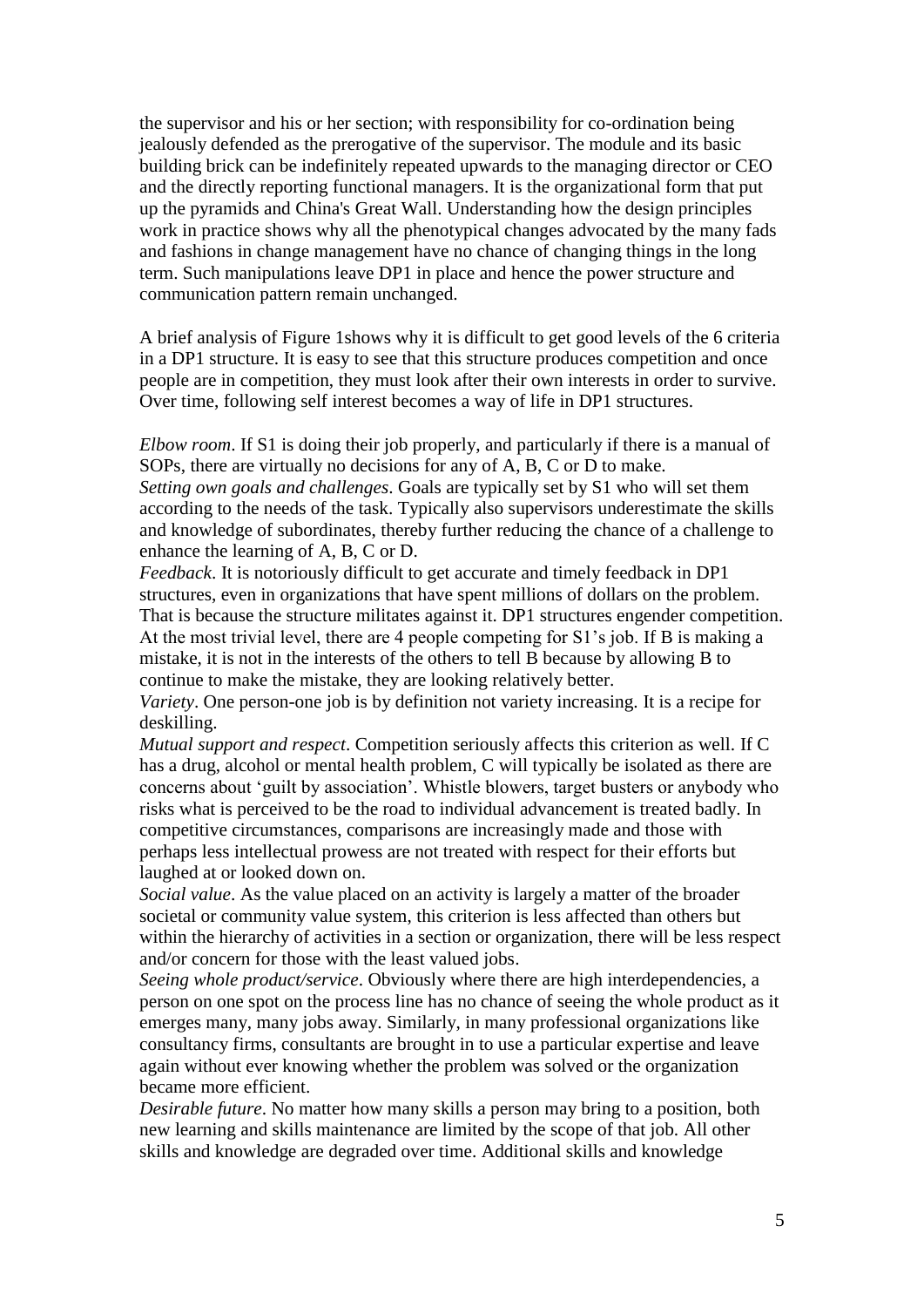training is frequently wasted by lack of opportunities to practice. Attempts to practice by assuming parts of another person's job can be severely resisted.

Communication problems like personality conflicts are typically blamed on the people but competitive structures distort both the quality and quantity of communication and accentuate personality differences. If A, confronted with new circumstances, believes that they need some help from B, the communication is still up to the supervisor and, as s/he sees fit, down to the subordinates. The communication which is needed to reflect and cope with changing task requirements is being channelled through a filter/amplifier system that is labelled on one side `us' and the other side `them'. The goals of the supervisor are those that concern the section's overall performance and explicitly no business of his or her subordinates, A, B and C. The subordinates' goals concern the performance standards set for sub-tasks X, Y, Z, etc. This means that communications are going to be amplified and attenuated in the same task related channel, by different criteria. The `us's' will amplify what makes them look good visa-vis their own task performance or relative to their `colleagues'. They will hear as little of the downward communication as suits them and they can get away with. The supervisor will be anxious to hear and remember what will sound good to his or her supervisor, including excuses for malperformance.

Communication can be a major weapon at any level of the hierarchy including the top. The easiest way to keep somebody powerless is to deny them accurate information or feed them misinformation. Gang warfare can break out at any level and can be pursued both vertically and horizontally.

#### *DP2 Redundancy of Functions*

Yield basic structural module of:



**Figure 2. The Genotypical Organizational Design Principles**

The *democratic organizational module* (Figure 2) has markedly different potentials. The first and obvious feature is that there are no individual jobs or positions. A, B, C and D are now jointly responsible for all the tasks and all the interdependencies (interactions XY, XZ, YZ, XYZ...). They are also responsible for monitoring and controlling the contributions of its own members, organizing themselves to cope with individual and task variations and meeting their set of agreed goals.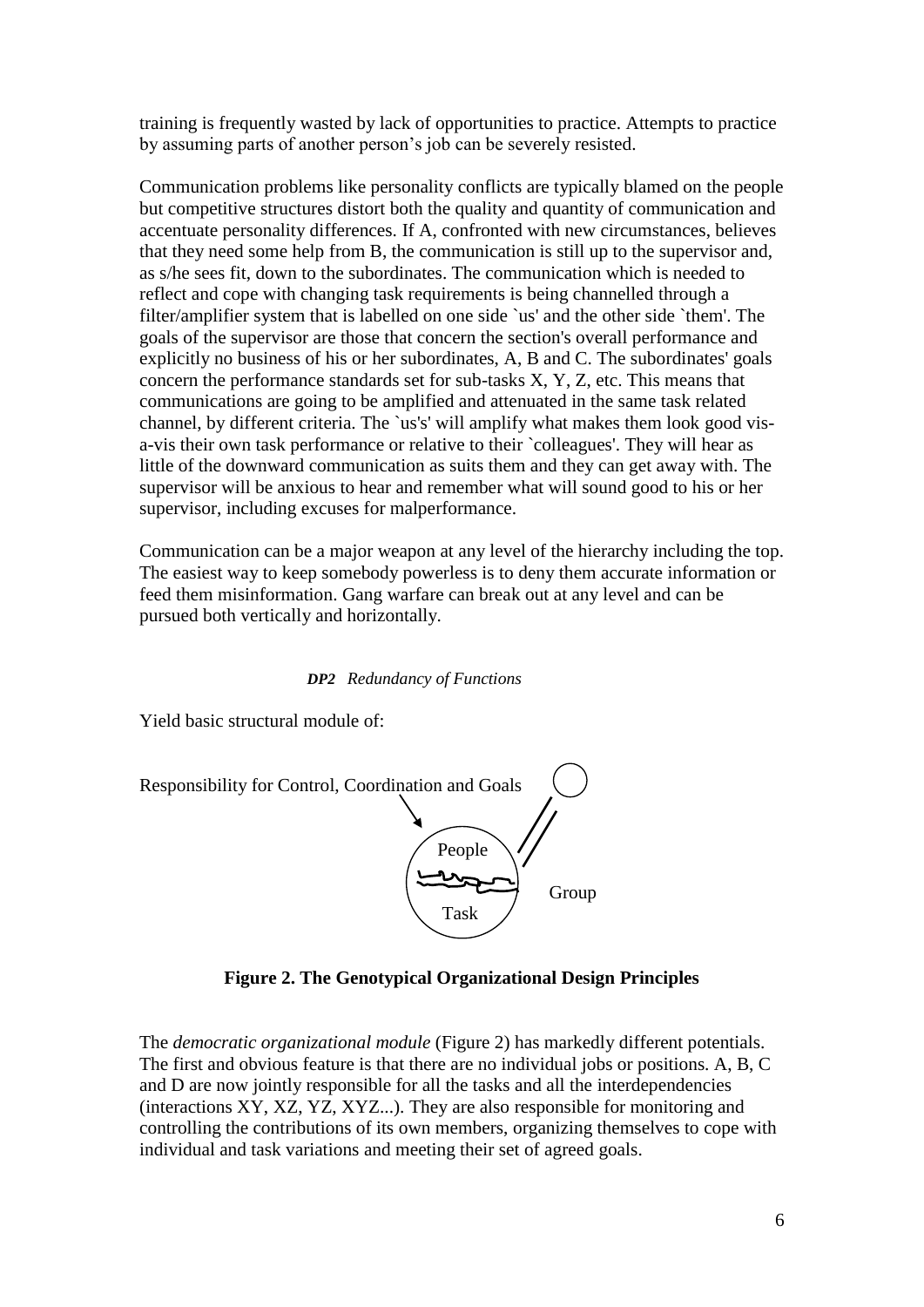DP2 structures engender cooperation and affect the 6 criteria and communication in ways that are starkly different from DP1.

*Elbow room*. The group now has many decisions to make but if D does not like making many decisions, they can leave them to those who do like it.

*Setting own goals and challenges*. Within the set of group goals, are many subgoals and in the process of working out who will do which task and when, individuals have plenty of room to build in challenges for their own learning.

*Feedback*. Because it is the group as a whole that is held responsible for meeting its goals, it is now in the in the interests of them all to ensure B fixes the mistake. If the mistake continues and the goals are not met, it is the group that carries the blame not any individual.

*Variety*. People who thrive on variety have it available while people who prefer less can stick to one task for longer.

*Mutual support and respect*. There are examples in the literature and folk lore of people with intellectual disabilities who grew remarkably after becoming a member of a self managing group. DP2 structures provide the individual with a human scale of organization (a work `home', `family' or territory) whereby people feel they fit into the organization, no matter how large that may be. If C has a drug, alcohol or mental health problem, C will be the subject of much group concern and care. The only danger here is that groups may persevere with C past the point where C should be referred to professional help. That is, however, a rare case as most people recognize the limits of their expertise.

*Social value*. People in DP2 structures actively work to increase and promote the value of their activities and its outcomes. Remember change can be initiated from any point so those working directly with customers or clients can often see ways of increasing social value and take it to the whole.

*Seeing whole product/service*. One of the criteria of a good DP2 design is that a group has a whole task, from beginning to end, and one of the characteristics of a DP2 organization is a high level of knowledge of the organization as a whole so that if the group's end product is still simply a component, individuals still understand the meaning of their contribution.

*Desirable future*. The ambitious now have the full range of skills and knowledge available in the group task to learn and work can be organized so that individuals keep their skills up through practice. When a person has learnt all there is to be leant in a group task, there are a variety of mechanisms such as rotation, swaps, minor redesigns etc available so learning can be continuous.

Communication and power within these groups take on markedly different characteristics to what we find in DP1 structures. There is no 'them' and 'us' in DP2 as 'we' are all in it together. (Emery & Emery, 1976). This is why communication and power cannot be taken as basic variables of organizational design. They are universally present attributes of organization, but they do not tell us much of relevance about what is communicated, what is commanded.

Changes in organizational design affect the nature of communication but the reverse does not hold. Provided we have a group and not just a collection of individuals or a mob, and that the group has accepted responsibility for a group task, then it will seek to make its life easier (or more productive for their ends) by: (a) communicating quickly, directly and openly the needs for co-ordination arising from task or individual variability; (b) by allocating tasks and other rewards and punishments to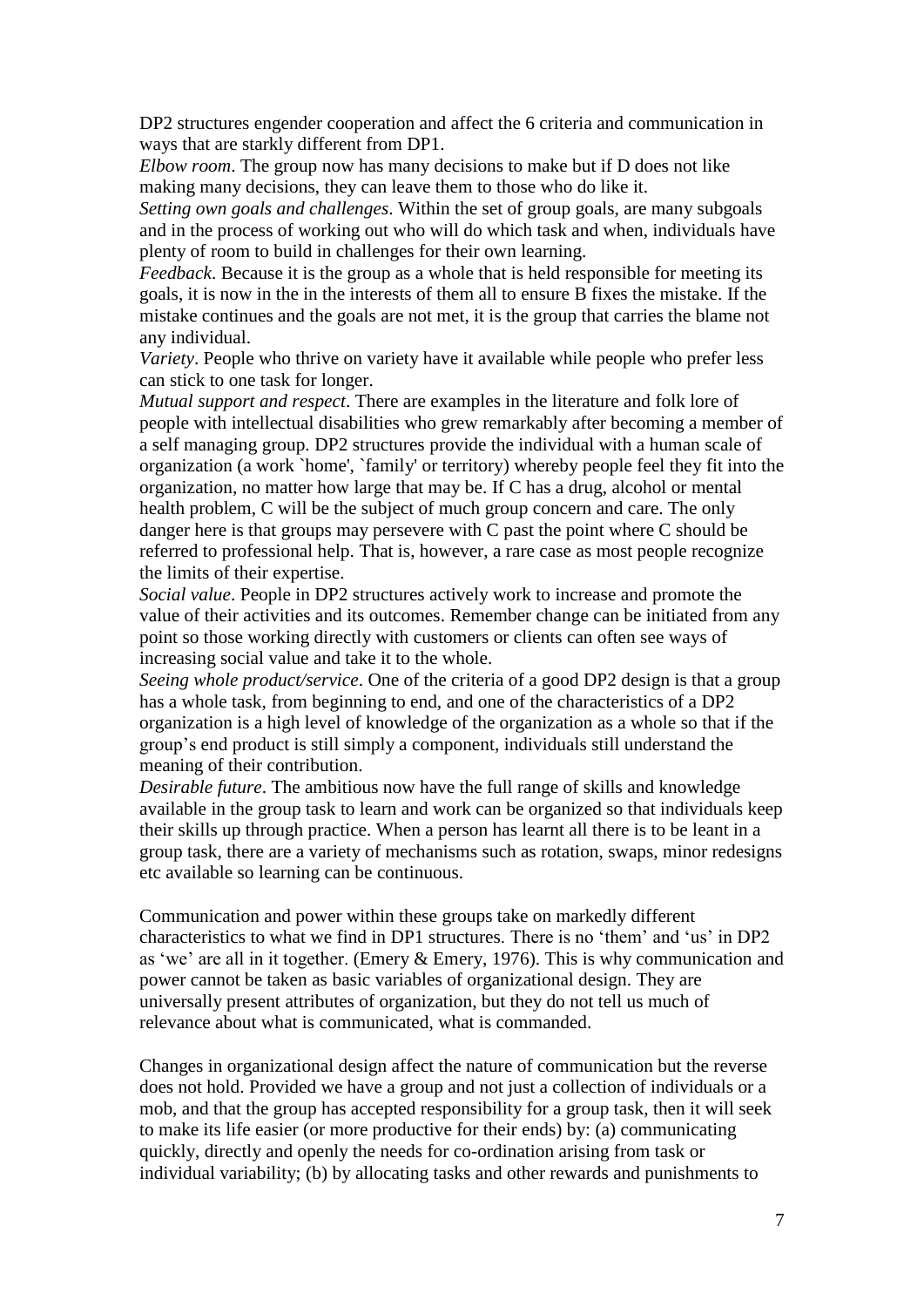control what they consider to be a fair contribution by members. Such groups can get a sense of an over riding group responsibility only if they have at least four members. Four is the minimum number for stability as two can become very close as in an old married couple and with three it is too often shifting coalitions of two against one. However, in today's world, there is rarely a circumstance where any two people can work together without significant contact with others so the concern is far less.

There is no definite upper size of groups as larger groups can be very effective if they share a deep rooted culture and the parts of the group task are highly interdependent (e.g., the eighteen man Australian Rules team of footballers). However, group size is usually a function of task plus technology and people know what size is appropriate in their circumstances with their skills and knowledge.

These groups are self managing, not autonomous as they often were in cottage industry. They are working with materials and equipment for which the organization is responsible for getting an adequate return. They are working in conditions where the organization, not they, is responsible for observing the mass of social legislation laid down for basic pay rates, safety, product quality, etc. Groups themselves are also interdependent as their collective work adds up to the work of the organization as a whole.

People cannot be expected to accept responsibility as a group unless a number of conditions are met. The psychological requirements that individual workers have of their jobs are just about equally relevant for a face-to-face group of workers. They must know that they can aim at targets that are explicit, realistic and challenging to them; and they must have a feedback of group performance. That is why they are given the first go at setting the group goals and deciding on such matters as mechanisms for coordination. They know best what they can accomplish and how best to do it. They will set up systems for monitoring their own goals so that they are met and will ask for further learning or training when the task requires it. Work in a DP2 structure is dynamic and constant change should be expected.

In setting and agreeing targets, care must be taken to avoid lopsided simple minded targets that might encourage shoddy workmanship, unsafe practices or a `bullgang' atmosphere where group members come under pressure to go for target levels that are only really suitable for the young, the strong and the greedy. The group must set a comprehensive set of goals, including human, social and environmental as well as the purely economic and technical. Every aspect of the work must have a goal attached. It is the people who are actually doing the work who know best what goals are possible but these must be negotiated and agreed with the current management before going into practice. Typically management has underestimated goals.

They must feel that the membership of their group is to some degree under their control and this can be handled by having a group member sit on selection groups for example. They must also be able to negotiate people out of groups if need be. The roles of spokespeople or temporary leadership and training usually move around the group as circumstances and needs change. These arise from daily group working. For example, in emergencies, they will call on the person who has most knowledge of the situation being experienced. There are no stable definite roles.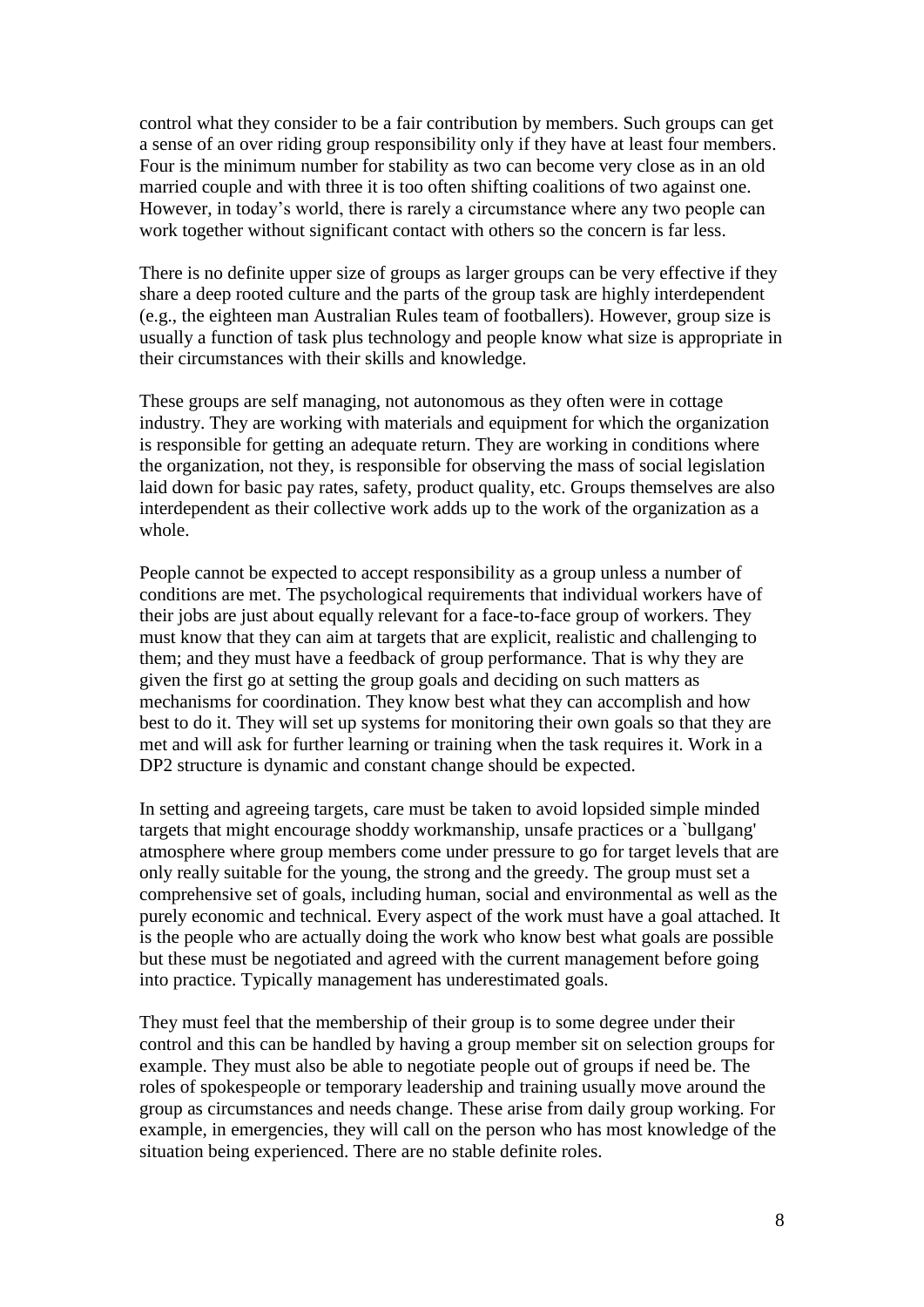Multiskilling does not mean that everybody must be able to do everything. It simply needs to be sufficient to allow flexible allocation of work within the group and to encourage the cohesiveness of the group. How they allocate the work is their responsibility and so is on-the-job training which the group will have considered in its initial analysis of the skills it holds as a group.

It will be noted that these steps toward setting up self managing work groups requires more explication of goals, methods and responsibilities than is usual. The common sense and good judgement of a supervisor is no longer enough. If these things are not worked out there is a danger of drifting into a laissez-faire atmosphere. Groups agree amongst themselves on mechanisms for decision making for co-ordination and control.

#### **Alternatives to full multiskilled self managing groups**

There are two major alternatives to the full multiskilled model in Figure 1. The first covers circumstances where for whatever reason, specialist skill or knowledge level or legal demarcations, sharing work is not possible. The second applies to non-stable work, i.e. work that comes in as discrete projects or batches where the specifications vary on each occasion.

In research labs there may be highly skilled statisticians, biochemists and glass blowers. Each has a special contribution to make and while overall success depends on the effective co-ordination of their activities, one cannot expect to achieve this by each person becoming expert in all of the required disciplines. In the management of enterprises we sometimes confront the same dilemma.

Beneath the managing director are functional managers for production, finance, marketing, personnel and administration,  $R \& D$  etc. They are typically chosen for their expertise and it is not expected that the production manager will be as good at financial matters as the finance manager. They in turn expect to be judged and rewarded for their expertise in their function.

Concern about the frequent maladaptive behaviour in management ranks has been manifested in the rash of efforts at `matrix' organizations for R & D work and `team building' for management. A lot of these efforts have been described as creating pockets within persisting bureaucratic structures where this is an `open culture', `trust' and `understanding'. Sounds good but a recent analysis of such a change confirms that these approaches create laissez-faire (Emery & Aughton, 2006).

A more prosaic but effective solution is to change to DP2, *locating responsibility for co-ordination clearly and firmly with those whose efforts require co-ordination if the common objectives are to be achieved*. While control, the vertical dimension, cannot be shared, there is no reason why they cannot accept group coordination.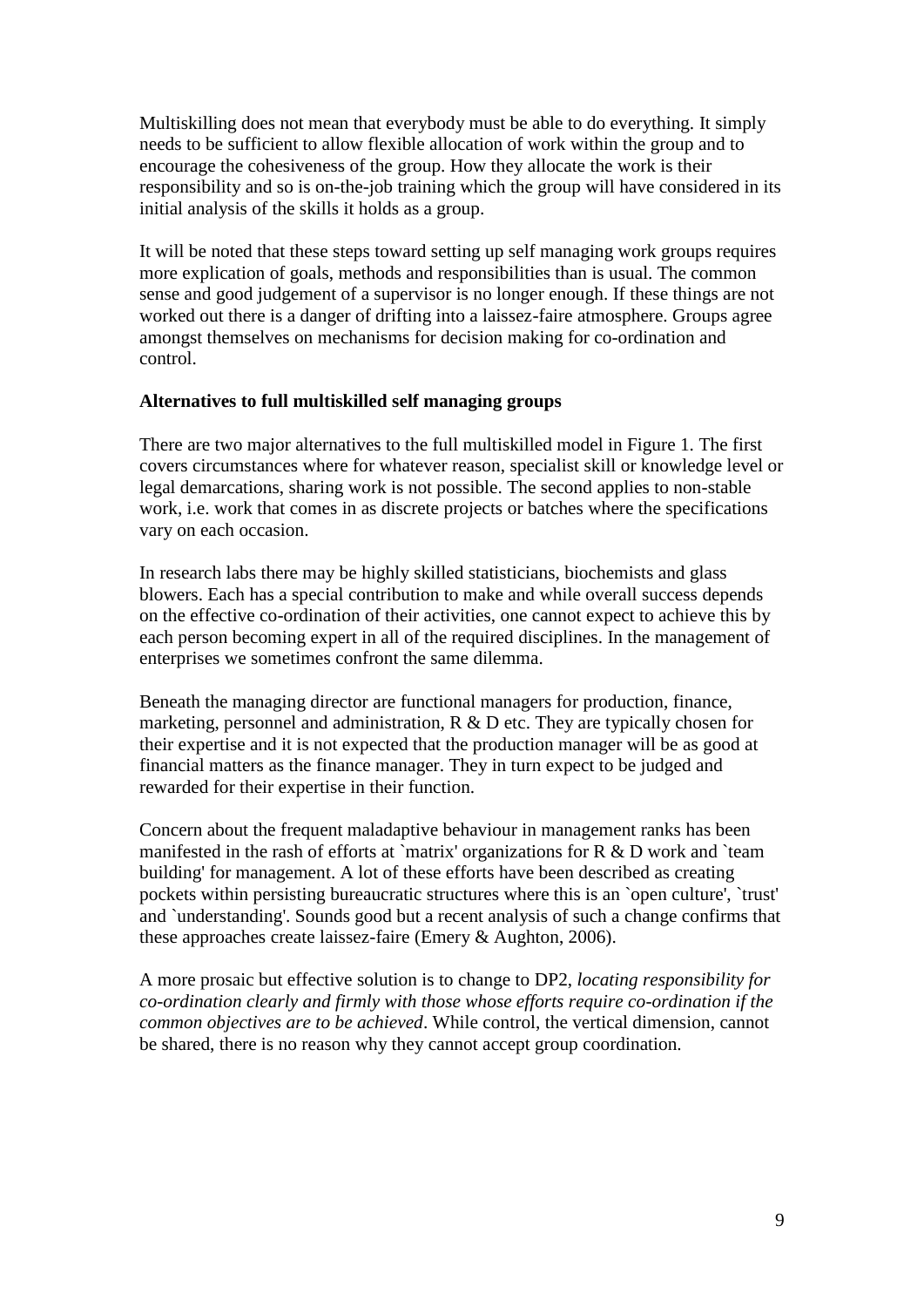

Goals

In this variation of DP2, control and coordination are split with control remaining with the individual while there is still shared responsibility for coordination and goals. It is applicable for transdisciplinary research and some project teams etc.

# **Figure 3. DP2 for Non-multiskilled activity**

Figure 3 shows the structure we propose using the management example:

In DP1, the functional managers will be jockeying for influence with the MD so that s/he comes down in favour of their functional policies. This does not exclude temporary informal alliances between some functional managers to better ward off the threats of others. All rather suggestive of palace politics.

In this variation of DP2, the functional manager is judged and rewarded, or punished, as much for his or her effective coordination as for the ability to propose and implement policies in their division of the organization. If an unresolved conflict arises between the managers, the MD must sort out whether it is because one or more of them is incapable or unwilling to find a suitable compromise or whether the framework of policy that s/he is responsible for creating is inadequate.

In the first case the MD must decide on some re-education or redeployment; in the second, s/he must move from the normal operating mode, where they are relatively free from ongoing intraorganizational commitments, into a policy forming mode. The MD and managers need remain in the `policy mode' only long enough to create an adequate framework of operating policies (I have been inclined in the past to write off the style adopted in the `policy mode' as rather irrelevant; MDs form a very small proportion of the work force! This now seems an unfair reflection of my experience. Admittedly, a relevant and acceptable body of overall policy must come into being, no matter how. However, MDs who deny their managers' involvement in formulating the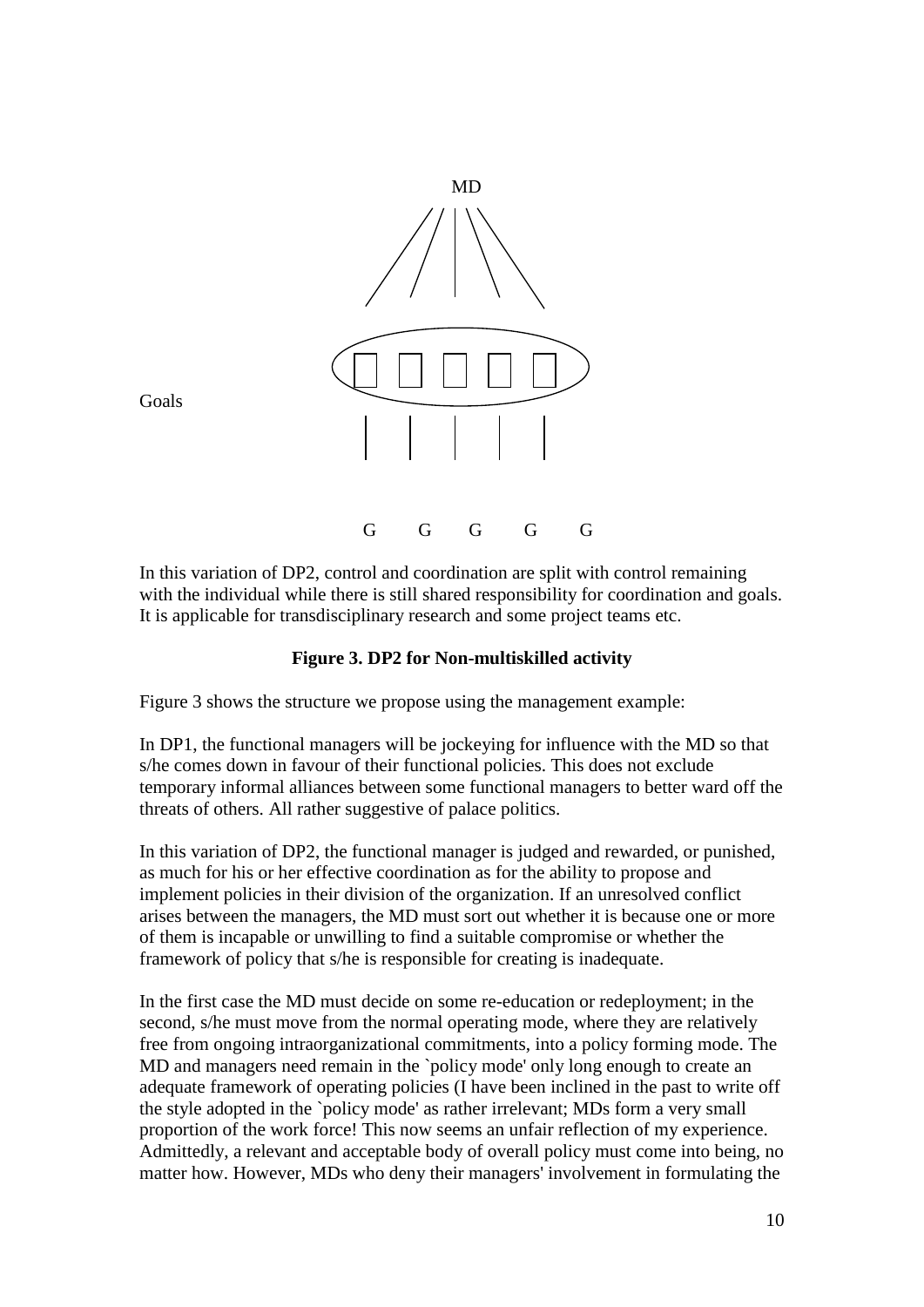principles they must use to coordinate their efforts must be dangerously conceited or charismatic (Emery F, 1974). Respecifying job responsibilities in line with Figure 3B is a simple matter.

This modified design makes it easier to identify a potential leader. When a person is paid for putting their best effort only into their speciality (DP1), there are questions – e.g. is the best specialist the one best fitted to ensure the overall objective? In a genuine team structure (3B) it is relatively easier to see who is best capable of grasping the overall structure within which they better make their specialist contribution. It may be, for example, the production manager who recognizes that s/he must accept a suboptimal solution to the length of the production runs if marketing requires a greater range of products; to accept a suboptimal level of stocks with all the difficulties it makes for managing production if the company needs a higher level of liquidity. It is the ability to work in this way that would indicate a potential for overall leadership.

One Level organization Whole organization is decision making Body composed of temporary overlapping project teams



**Figure 4. DP2 for unstable activities**

The design in Figure 4 shows a small organization which consists of overlapping project teams. An example is the USA Forest Service where each forest contains a range of specialists in silviculture, fire management, archaeology, zoology etc. The only stable work is clerical and handled by a small self managing group. Projects come in from anywhere from Washington to the local community and may take from a few hours to years to complete. Staff may be working on a variety of projects at any point in time with different percentages of their effort allocated to very different project types.

When a new project comes in, all those available to make the decision as to how to staff it, meet and allocate the work. In this small very dynamic form of DP2, everybody knows who is doing what with which skills and knowledge. The whole is, therefore, the decision making body while project teams makes the decisions about completing the project once it has started.

In a large organization all of these various types of DP2 can be mixed and matched without problem.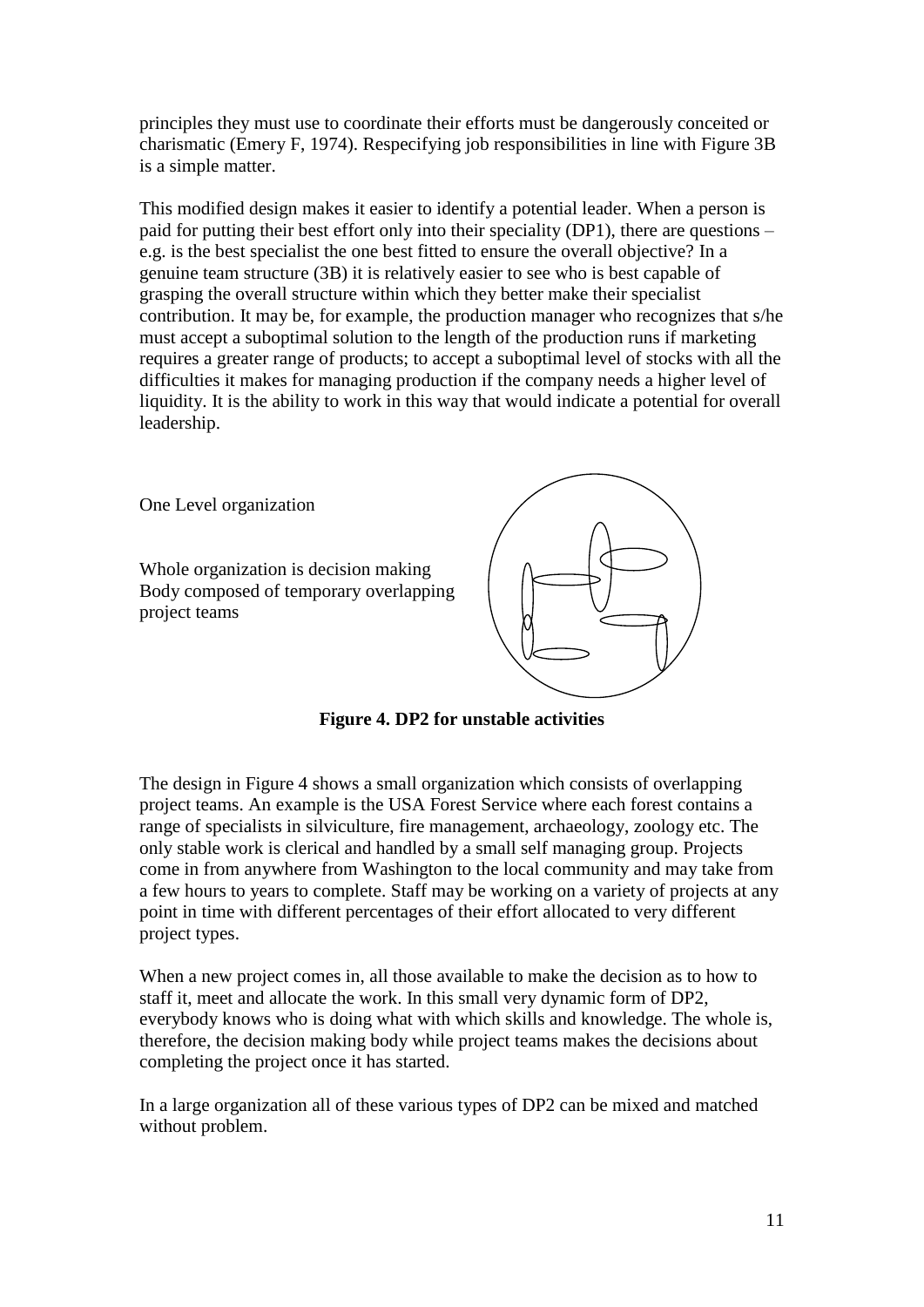#### **Hierarchy of Functions**

In large DP1 structures, the different levels form a hierarchy of personal dominance or a dominant hierarchy. The equivalent in DP2 structures is called a hierarchy of functions as seen in Figure 5 where each level contains a number of self managing groups each doing productive work at their level.



**Figure 5. Hierarchy of functions** (Not all connections are shown)

There are three levels of function in Figure 5, operations, a middle level concerned mainly with operational planning and resourcing and a 'strategic' level doing the work at the overall organizational level. There may be any number of groups at any level and any number of levels depending on the size and purpose of the organization but we rarely see more than three or four at the most.

The double lines without arrows indicate that these are relationship of peers, equals, where nobody has the right to tell others what to do or how to do it. Change can be initiated at any point and is negotiated throughout the structure. This does not need to be time consuming or difficult as groups will know which other group or groups to discuss possible change with to get the process started. Remember that in DP2 structures, everybody is much better informed about the whole organization and its functions and there are no blocks on effective communication and action caused by the sort of conflicts or 'turf wars' regularly found in DP1 structures.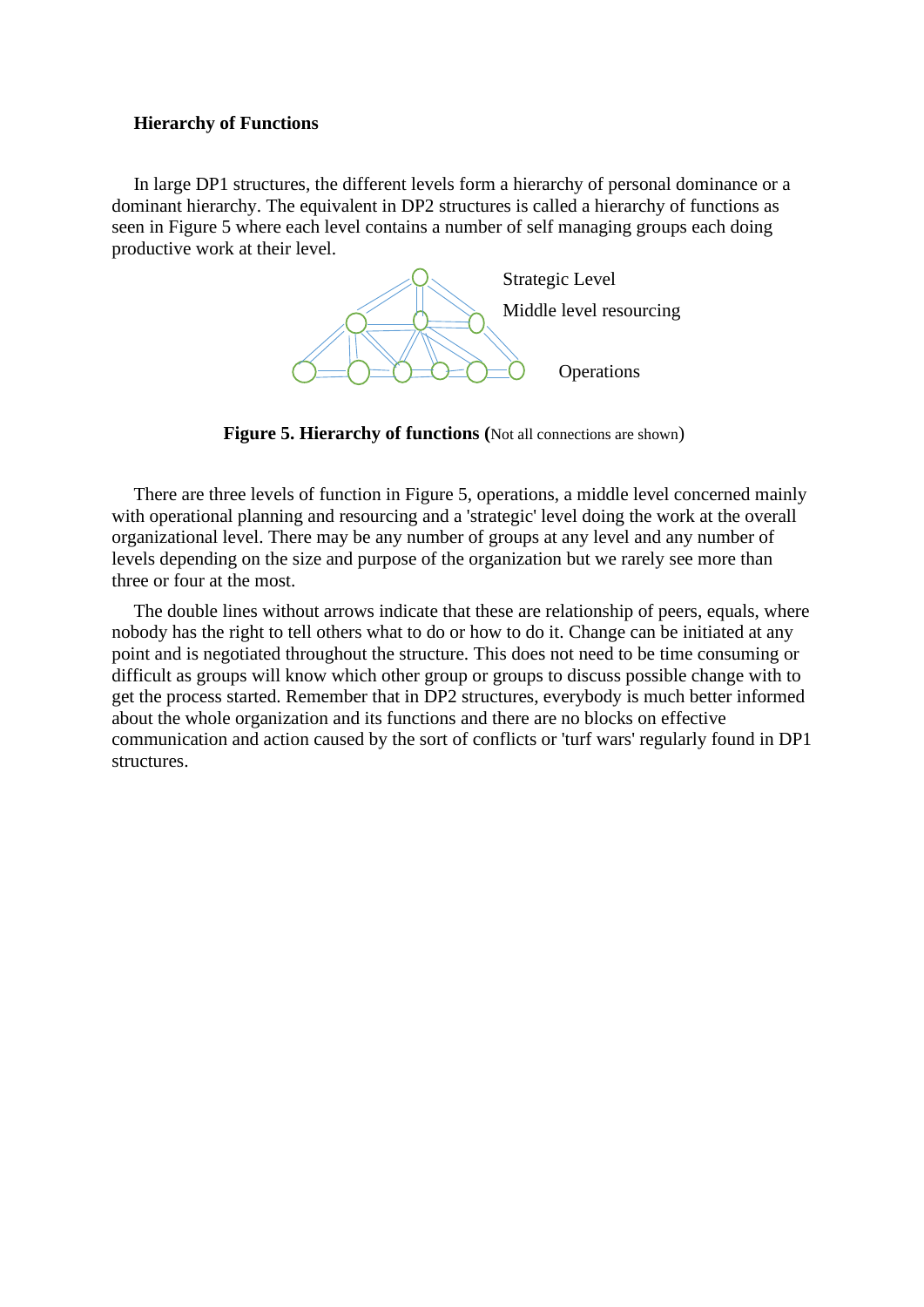## **Reasons for the Participative Design Workshop (PDW)**

The strategy and its underlying assumption described here depart radically from those employed in the UK and Norway. The reasons for these basic changes are simple.

The experimental phase for changing organizational structures from DP1 to 2 finished with the success of the Norwegian Industrial Democracy project (Emery and Thorsrud, 1975). All that remained was diffusion.

Diffusion is an educational process and the most effective learning comes from an experience of integrated theory and practice. Organizational members have by far the most detailed knowledge of their sections of the organization and require only the concepts and tools of organizational design in order to redesign them.

At the beginning of the diffusion phase in the early seventies there was learning to be done, but it was learning about how to most effectively design the settings within which people could learn to redesign their own organizations. Those learnings accumulated over many years are described here.

The role played by social scientists in PD workshops today is much more congruent with the philosophy and ideals of democracy than was the earlier role (in the method now called STS – see contrasted herein). This is brought out most clearly by the ways in which analysis is handled, the involvement of relevant workers in the process itself and the resource role of an external agent. The learning environment created in these workshops is therefore itself a working example of DP2 structure.

It is absolutely critical for the continued good functioning and adaptiveness of a group that they have conceptual knowledge of the design principles and what is involved in self management. With this they can deliberately evolve their design towards greater group responsibility and effectiveness. Without it, the design can evolve over time, regressing towards DP1. Simply setting up groups and calling them self managing without their appreciation of what is entailed in responsibility for co-ordination and control, and without an opportunity to agree as a group on the `how', can induce frustration and short-lived cohesion.

Also, if groups of people are to be expected to take responsibility for self management, it is important that they have designed their own section of the organization. For many years, particularly in Norway, we felt that this involvement needed only their right to choice in matters of detail, a genuine democratic vote by them whether to go into the new scheme of working and real guarantees about their right to opt out, individually and collectively. We have learnt that this creates an unhealthy reliance on outside experts and hinders the emergence of a self sustaining learning process in the groups.

The assumption underlying the method described here is that the most adequate and effective designs come from those whose jobs are under review. It is only from people pooling their various and usually fragmented, but always detailed, knowledge that a comprehensive and stable design can come. More than that, it is only when the people involved work out their own designs that the necessary motivation, responsibility and commitment to effective implementation is present. The difficulties which are almost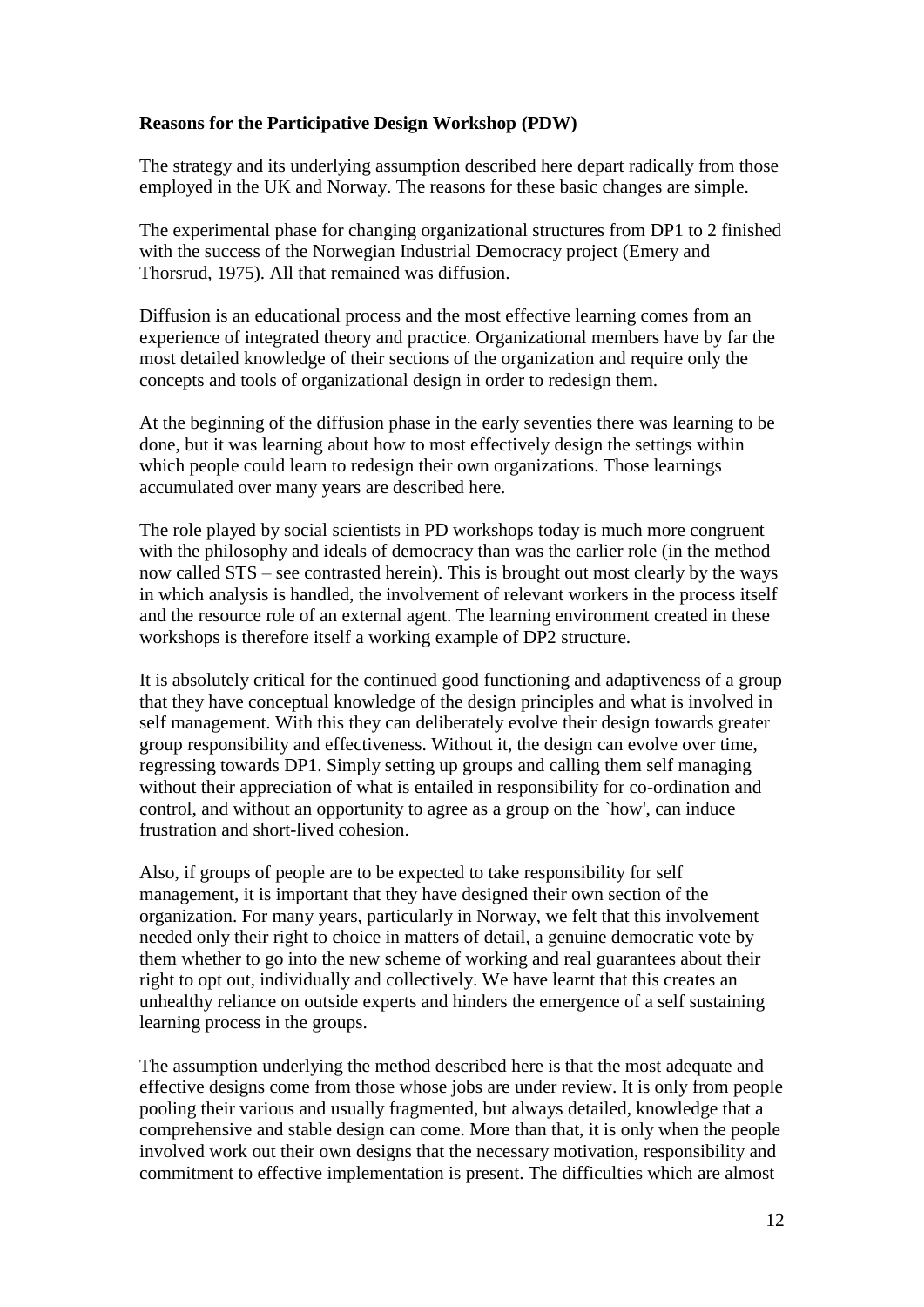inevitably met in the initial phases of implementation may be found to be overwhelming if designs are imposed from above or by external agencies such as social scientists. The people must '*own'* their section of the organization.

PDWs are preceded by a comprehensive preparation but final briefings on the concepts are included again. The aims of the design are spelt out to the participants as in the above statement of psychological requirements and they then proceed to: (a) analyze what the organization is now doing to its people and their skills; (b) assess how far this falls short of meeting the human requirements; (c) redesign for DP2; and (d) work out all the additional practicalities that will ensure the design will work well in practice and when the new design will be implemented. Within the process of participative design there are problems and questions common to all technologies. Only the most common and fundamental of these are included here. Although the PD workshops themselves are often not the appropriate time for resolution of some issues which arise from structurally innovative designs, an awareness of negotiation and action is developed.

As will become obvious from the following discussions the philosophy of participation as spelt out in practical detail is considered appropriate not only to industrial and white collar/clerical work sites but also to communities and educational institutions (Williams, 1975). *All* organizations explicitly or implicitly are built on one of the design principles.

### **Design of the workshop**

*Analysis:* 

- Briefing 1.6 criteria, DP1 and its consequences
- Groups fill in matrices for 6 criteria and skills held

#### *Change:*

- Briefing 2. DP2 and its consequences
- Groups draw up the workflow and formal legal structure and redesign the structure

### *Practicalities:*

- Briefing 3: for additional design tasks
- Groups do the additional tasks

The day begins with general introductions and a run through of the plan, explaining the purpose and process of each part. This is essential even when teams have had prebriefings. It provides a unity of context for the time and because it stays up on the wall everyone can see how the work is progressing relative to time constraints.

The first briefing deals with explanations of design principle 1 as above, its inverse relation to the 6 psychological requirements of an organization and to skills. It concludes with detailed instructions for creating and completing the two matrices.

Presentation of this content appears to be most effective when it is simple, brief and visual. It is infrequent that clarification of basic concepts is requested. They seem to be readily grasped, regardless of the educational level of the participants.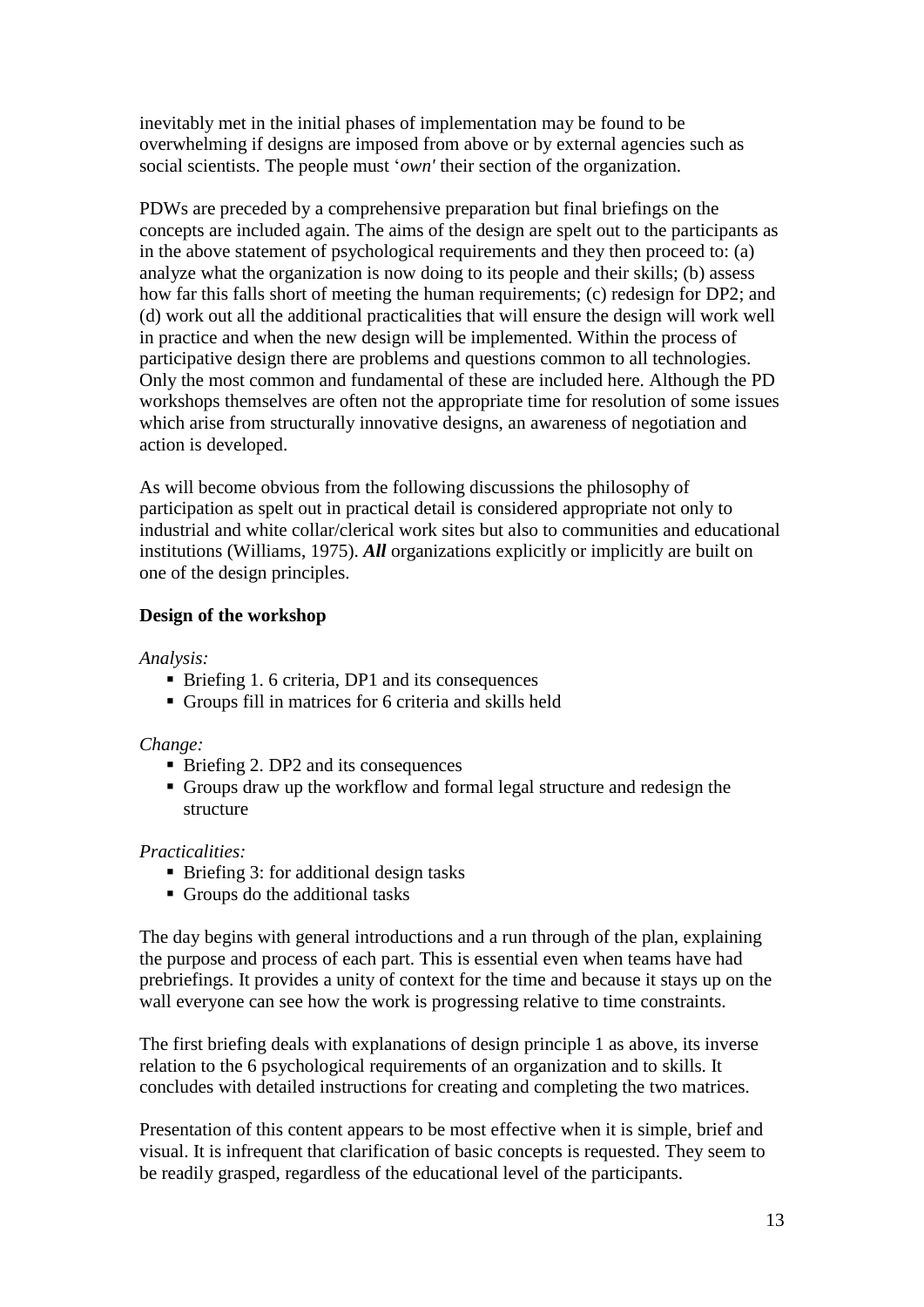All group work is reported but the managers report on the matrices for 6 criteria and skills held so that participants can learn to use these as diagnostic tools. The results are taken into account in later phases.

| <b>Psychological Criteria</b>                                         | <b>Mary</b> | Jim       | John             | <b>Alice</b>   | Joe    |
|-----------------------------------------------------------------------|-------------|-----------|------------------|----------------|--------|
| 1. Elbow room for decision making                                     | $-2$        | $\Omega$  | $-1$             | $-3$           | $-2$   |
| 2. Learning:<br>(a) setting goals<br>(b) getting feedback             | -4<br>$-3$  | 3<br>$-4$ | $-2$<br>$\Omega$ | $-3$<br>$-4$   | $-3$   |
| 3. Variety                                                            | $-3$        | 5         | $\theta$         | $\overline{4}$ | $-3$   |
| 4. Mutual Support and Respect                                         | 8           | 4         | $\mathfrak{D}$   | 8              | 8      |
| 5. Meaningfulness:<br>(a) socially useful<br>(b) seeing whole product | 9<br>4      | 9<br>10   | 9<br>7           | 9<br>3         | 9<br>4 |
| 6. Desirable Future                                                   | 3           | 7         | 6                | 2              | 2      |

#### *Table 1.Matrix for the 6 Criteria*

Because the first three criteria need to be optimal for each individual, these three are scored from  $-5$  (too little) to  $+5$  (too much), with 0 being optimal, just right. As the second three criteria are things you can never have too much of, they are scored from 0 (none) to 10 (lots). The final group product will express the relativities of scores across the section.

The pattern in this matrix is fairly typical. Sections organized on design principle 1 typically show a majority of low scores on the first three criteria. Scores on the second three are more unpredictable. From the above pattern, if you didn't know at the time, you could deduce that Jim was the supervisor, very happy with his autonomy, but having to look after too many things at once (variety and setting goals). Because he is an S1, nobody gives him much feedback and he doesn't see himself respected or supported. He does, however, have a fairly desirable future.

You could also deduce that John is probably Jim's offsider (or favourite) and suffers for this by low levels of support and respect. As Jim may be grooming him to take over, he sees he has a fairly desirable future. Mary and Joe both have single or simple functional jobs. Alice comes across as a general dog's body for the section. All three are aware that they have little by way of career path or improving chances on the job market. Mary, Joe and Alice stick together and look after each other. All recognize that the work of the section is socially useful, but only Jim and John are in a position to really see how their bit contributes to the whole.

This is only an example of what can be deduced from such a matrix. In a real workshop, much of this is already known by participants and the diagnostic use in the report session confines itself to noting the major problem areas for rectification in the redesign.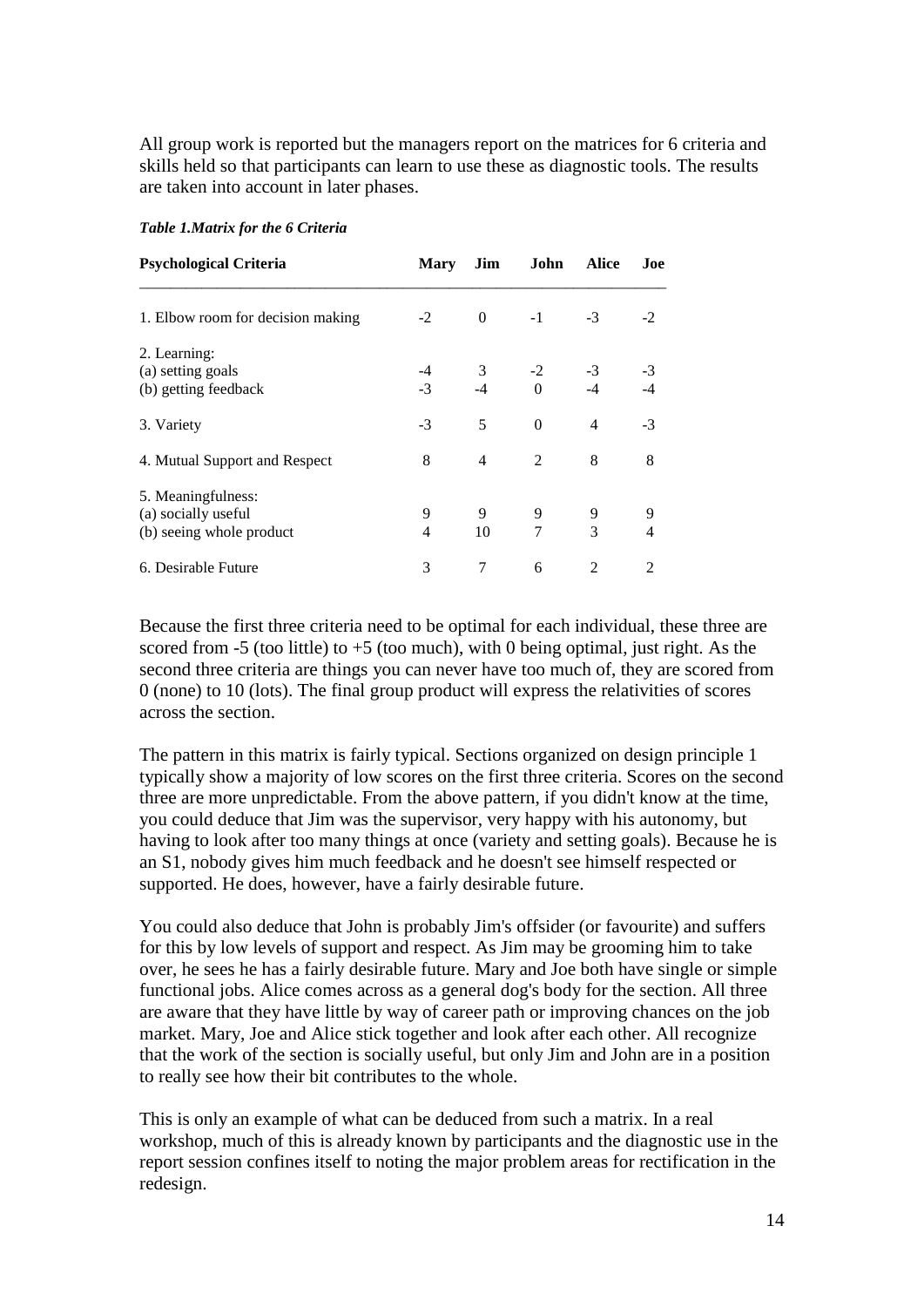The other advantages of this first analysis are,

- firstly, that any misconceptions of the criteria are hammered out by the group and a common and well founded understanding is established; and
- secondly, this first task is usually sufficient for members of the team to become acquainted with each other if they have not worked together closely on site, and to become a group.

This is necessary because of the fragmentation that has taken place, but a cohesive group is formed fairly fast under these circumstances.

The second task for the groups is to draw up and fill in a matrix of skills and knowledge currently held. Firstly, they must list the essential skills required in the section to make it work. Then, using a simple scale of 0 for none of a particular skill, and one tick for a sufficient level of skill to back up and two ticks for a high level of skill, the groups compile a collective picture.

| <b>Essential Skills</b> |          | Mary Jim | John     | Alice    | Joe      |
|-------------------------|----------|----------|----------|----------|----------|
| A                       | XX       | X        | $\theta$ | 0        | 0        |
| B                       | X        | X        | X        | X        | XX       |
| $\mathcal{C}$           | $\theta$ | XX       | XX       | 0        | X        |
| D                       | X        | XX       | XX       | 0        | $\theta$ |
| E                       | X        | XX       | X        | $\theta$ | X        |

*Table 2. Matrix for Skills Currently Held*

F etc.

It is clear from Table 2 that only on skills C and D is the section covered for a high level of skill in cases of an emergency. If Mary is sick, only Jim can cover for skill A at a lower level of skill, and Jim already has too much to do. The group can probably muddle through in the short term on skills B and E. The basic rule for a multiskilled section is that there must be at least two people with a high level of a particular skill with a backup or two.

In the discussion of this report, the group would mark skills A, B and E as requiring further training. In the final session they would return to this analysis and from it spell out who should receive what training for which skills and whether it can be done on the job or not, the time involved, etc.

In the example above, it is easy to see why Mary, Joe and Alice rate their desirable futures low. Mary and Joe are stuck with basically single functions and Alice has few skills at all, and little opportunity to learn. With the change to a design principle 2 structure the section has the chance of moving to career paths based on payment for skills held. Using the same skills matrix, sections have a first go at designing a career path of skills. Such a career path is democratic because movement through it is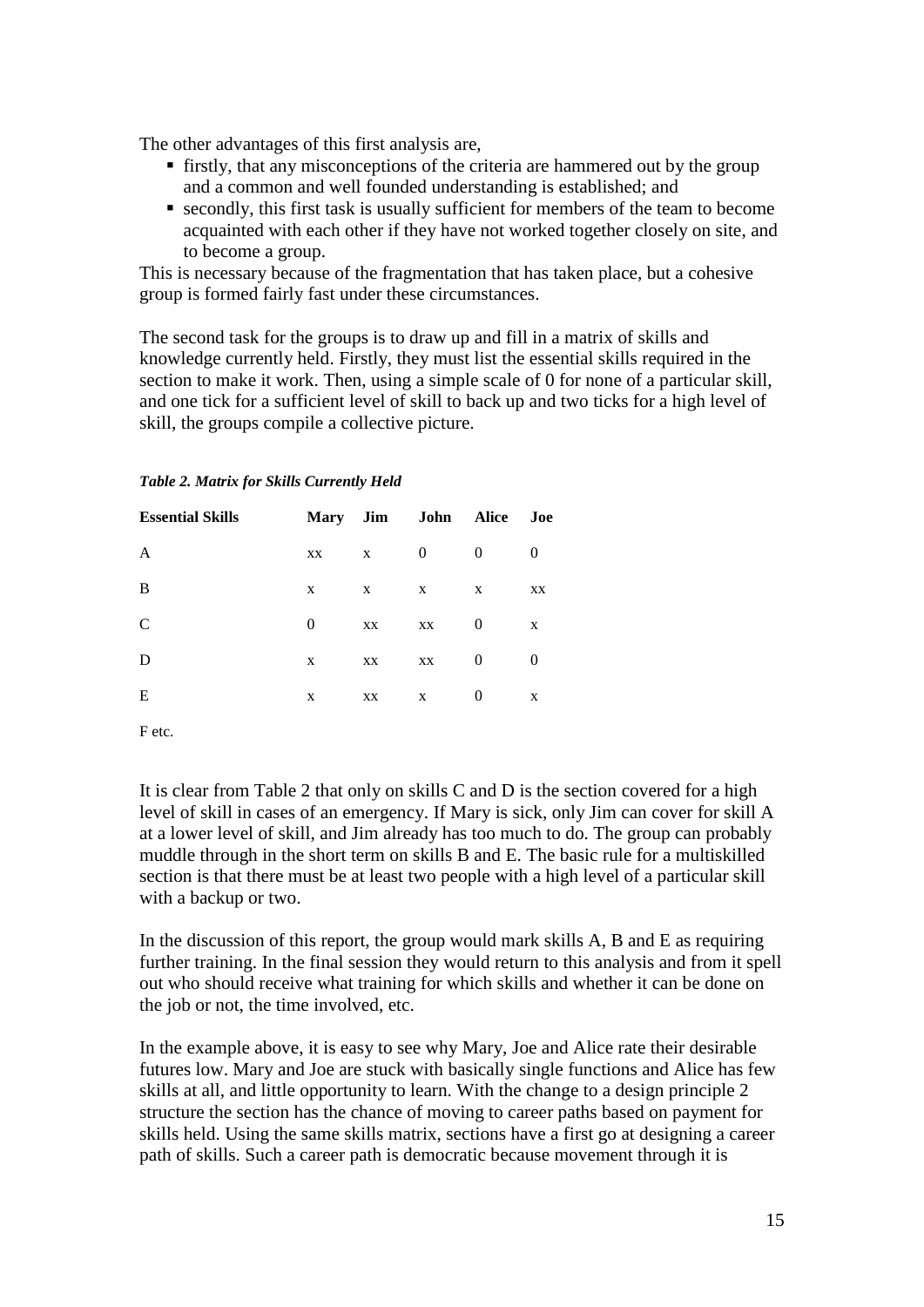determined by the motivation of the individual rather than by the imposed structure of the organization.

*The second briefing* deals with design principle 2 and its relations to the 6 criteria and skills. This briefing deals with the multiskilled and alternative models and possible overall organizational designs. It ends with instructions for drawing up the workflow and structure and for redesigning the latter.

Groups begin on this phase allowing sufficient time for them to consider options for redesign. An interim plenary can be useful as groups learn from each others' efforts and compare notes on options. When a group has a final design that the managers consider workable, the third briefing is given.

The third briefing outlines a further series of tasks which will help the groups ensure that their designs will work. It includes instructions for spelling out:

- a comprehensive and measurable set of goals and targets for the section;
- $\blacksquare$  their requirements for essential training before start up of the new design
- what else is required such as layout changes, equipment, mechanisms for internal co-ordination and external relations;
- a career path based on payment for proven skills/knowledge held and broadbanded and
- an explanation of how their design will improve the scores on their matrix for the 6 criteria.

It is essential that goal setting is done with thought and care. It is this set of goals that controls the work of the groups and must, therefore, be realistic as well as challenging. The task goals set finally agreed by management and the groups are compounded of both task (quantity and quality) and human components. Where the goals set are only targets of quantity, the opportunity is opened of subversion of the group into a `gang'. The incomplete nature of the goal leads directly to inter-group competition, neglect of interdependence, i.e., of group tasks and abuse of individual members - their needs and unique contributions.

What is required is a comprehensive and measurable set of goals, including occupational health and safety, environmental and social responsibility and individual psychological and economic (career path) goals. These should fit within the organization's strategic plan - if not, there must be an adaptive adjustment to either the sections' goals or those of the organization.

No group will probably have all the skills or knowledge required for the final career path but each of the little group parts will be given to a career path designer who welds them into a comprehensive path that will be relevant to all members.

It is essential to complete the first three tasks in the workshop and desirable that everybody a feeling for the remaining tasks which can be finalized back home. As much should be completed in the workshops as possible, for learning as well as efficiency.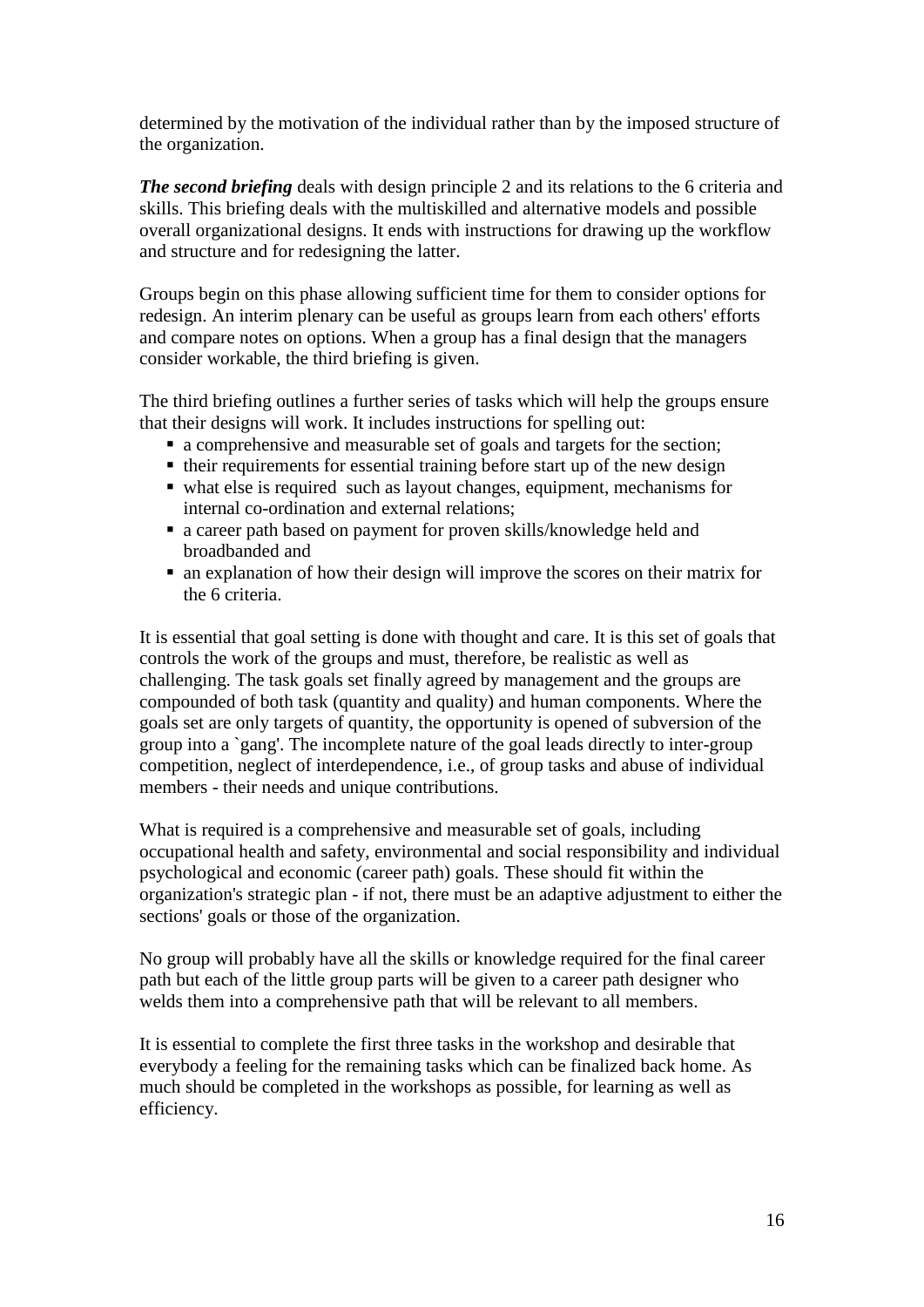Final reports are given and relevant management should be present to hear these, particularly if groups give, e.g., notice of significant needs, changes to existing goals and targets or ideas about layouts, technologies, merging of existing sections.

# **Preparation and planning**

Like any other venture, democratization will be only as successful as the quality of its planning. Obviously, nobody is going to embark on PD workshops for a serious effort at democratization until:

- the enterprise has made the decision to change the design principle; and
- $\blacksquare$  if the enterprise is unionized, there is at least a draft agreement in place specifying the terms of the change. This agreement needs to have as its core a clause relocating responsibility for co-ordination and control at the level where work is being done, i.e. DP2. Do *NOT* rely on alternative words here. Terms such as 'self managing teams' have been totally corrupted and are, therefore, open to abuse. The wording has to absolutely precise so that any part of the org chart can be checked against the EBA.

### **Selection of persons to be involved in design**

Generally, the most important criteria are the selection and size of the group doing the design. Given a small discrete or well defined section or unit, say 4-15 persons, it is best that where possible, everybody in that unit work together on the design.

In large sections it is necessary to take at least one `deep slice' through the section where every level and as many skills and functions are present as possible. The 'deep slice' was used as a strategic technique for the first time in Australia in 1971. It was tried as a response to a receptive and anti-expert oriented climate where the demand for visible and self generating change was strong.

In general, the rule is that the slice should mimic the ratio of the numbers in the levels in the section. Once the unit understands the form of the deep slice, they choose the individuals according to the criteria of size and ratio. For  $SAMCOR<sup>1</sup>$ , the Yearling Hall selected as its deep slice two labourers, two slaughterers, the rover and the floater (first line supervisors for slaughterers and labourers respectively), the broadwalker (superintendent of the Yearling Hall), and the fitter. Present also for part of the time were the Secretary of the Meat Workers Union, the General Manager of SAMCOR and the Worker Director of the Board. One each of the labourers and slaughterers were union delegates on the floor.

Shifts have to be designed as separate units as obviously they have different people and usually different numbers and levels. It is not unusual in DP1 structures for graveyard shifts to self manage. It is obviously not a feasible alternative to have separate groups working on part solutions or aspects of a section design.

In large units or sections there are various ways of getting wide participation through workshops. Mixed teams from the same unit can work in parallel in the same workshop on an overall design which can be integrated, or different teams can do

 $\overline{a}$ 

<sup>&</sup>lt;sup>1</sup> South Australian Meat Corporation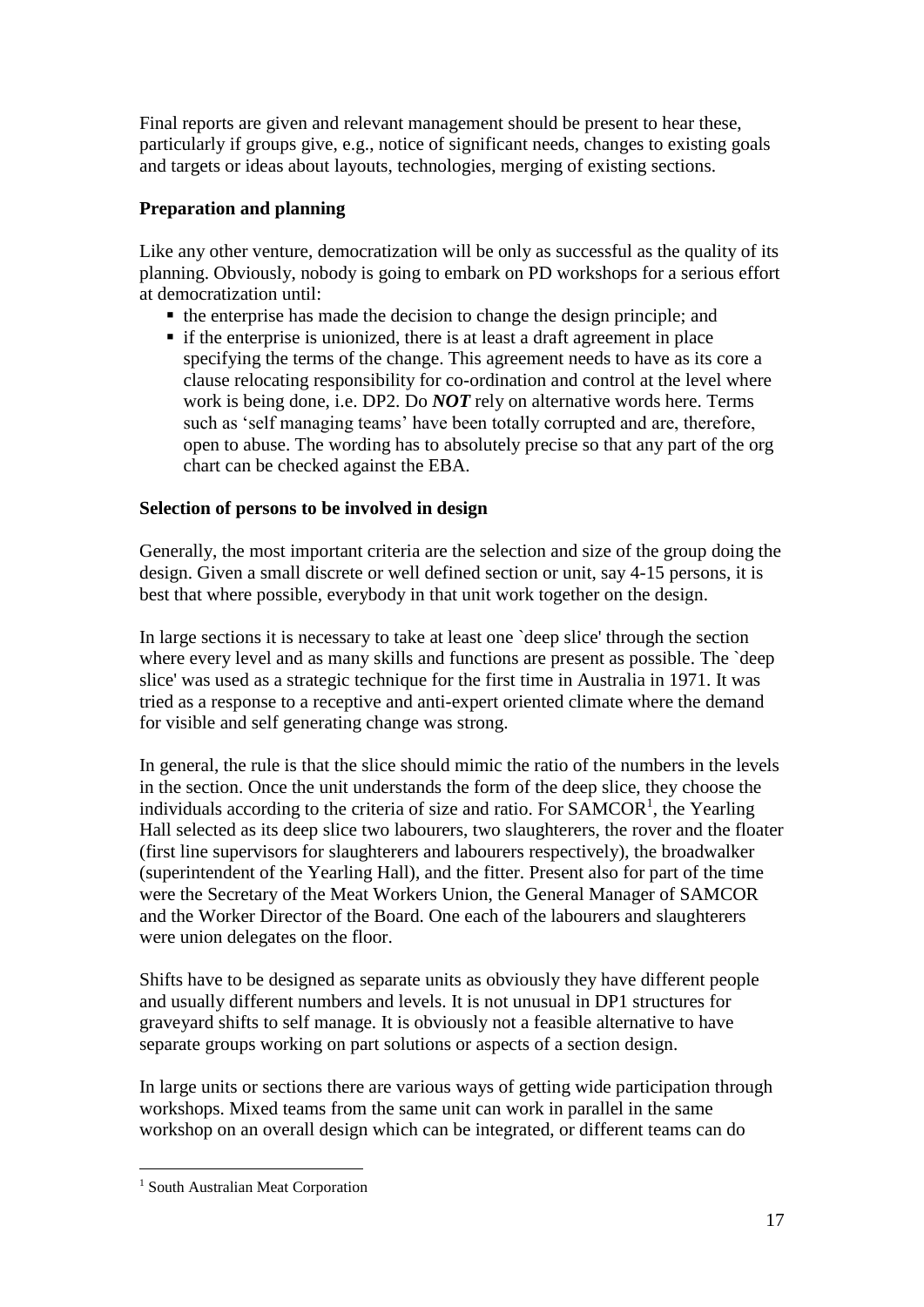designs for the whole unit in different workshops which can be compared and integrated later on.

The basic rule of PDWs is that *no design can be imposed*. Even if circumstances dictate that only one vertical slice team can attend a workshop, they have a responsibility, and are instructed, to take home:

- most importantly, the concepts and process so that everybody completes the matrices, and
- secondarily, their draft design in order to genuinely, participatively produce a final design from the whole unit.

In large organizations with many levels of dominant hierarchy and diverse operations and products, it will be necessary to run PD workshops which have overlapping membership of the middle ranks. This increases the options for middle management as well as ensuring greater coherence of design and learning up and down the old hierarchy.

There is itself a design art in the ways in which PD workshops are put together.-.with parallel teams or with mirror groups, sorted with different organizational purposes in mind. These options are elaborated in `Further Learnings about Participative Design'.

# **Note on participation of unions, other management and loners**

The industrial conditions today are radically different from what they were when the original PD paper was written. However, there is still the same need for ownership and understanding of the design principles and their implications by both union representatives and all levels of the organization. Unions must be involved from the very beginning and continue to be involved until a new stable DP2 organization is achieved.

It is assumed that the understanding of consequences by top management have been assured before the PDW. It is similarly assumed that management has a set of strategic goals or organizational guidelines which can be introduced to groups if they don't know them. This understanding will be furthered if management can participate in the design process itself, at beginning and end.

Any remaining suspicions of union and operators will be further alleviated if management in person can at the time of the workshops reiterate either by word or deed its encouragement of the process. Top management need not be present throughout the process, except perhaps as observer, but they should be encouraged to come in at the beginning to state organizational purposes. Management will better appreciate the organizational implications concerning, for example, training requirements and possible costs thereof if they are present at the end to hear the team present their design, goals and other practicalities. Remember, they will be involved in their own PD workshop.

Loners can usually be accommodated by groups by designing around them. This does not present difficulties unless the 'loner' is in a position whereby opting out, s/he is denying others the opportunity to learn new skills/knowledge or experience much better working conditions, e.g. the air conditioned office. In these cases, the loner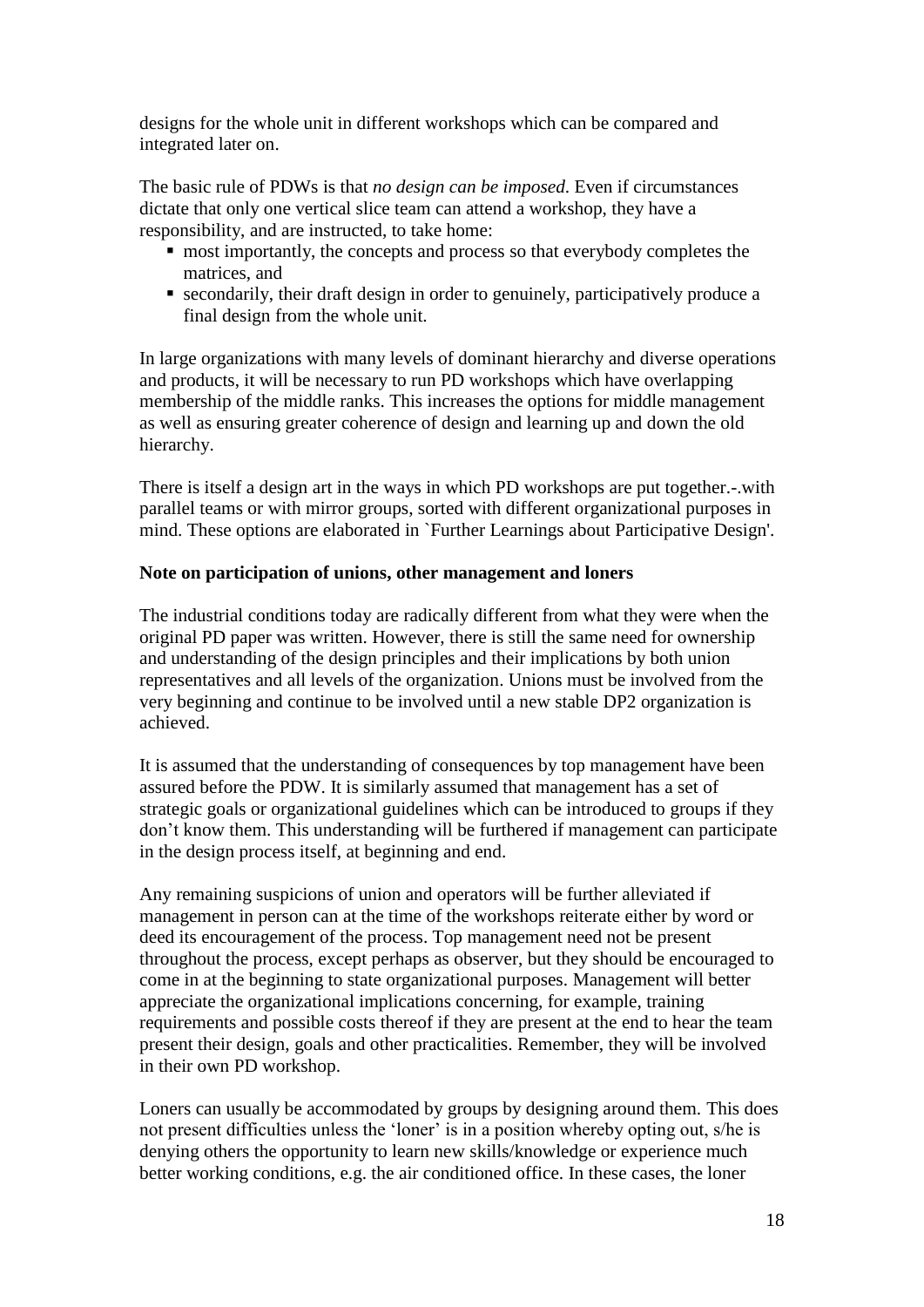must be denied. The special case of the loner who has difficulty in adapting to democratic ways after years of entrenched status differentiations often needs the consultation of the group and management.

**The workshop manager(s).** In these workshops it is not necessary that the outsiders are experts in the field of work that is being designed. Their job is to help the assembled workers and management pool their knowledge and use their expertise, wisdom and brains. They are the managers of the learning process and environment. This does entail enough familiarity with the work in question to follow the discussions and sense when bottle-necks are emerging, red herrings being pursued or when pseudo obstacles or conflicts are being generated (it is remarkable to find in any workplace how many things are technically impossible, things that have been done in `the place next door' for years). But this role is a long way from that of the expert who presents the best solutions. When mirror groups are built into the workshop, they perform the questioning role.

An outsider is required for PDWs as an insider will inevitably get caught up in organizational politics. PDW managers are *process managers, external resources* and are very much *hands on the content*. As an external resource they can help broaden the workshop's range of experience and deepen their analysis with social scientific concepts. They are experts in organizational design and have a responsibility to make sure that all designs will work in practice.

As well as ensuring the formation of a work group, the behaviour of the manager has indirect learning for the group. Whether or not this is made explicit, the members of the design team now have at least one experience of being a self managing group which has successfully worked towards its task goal. It is useful to point this out to members who become resistant to the idea of groups functioning without constant supervision.

### **Educational PDWs**

Participative design workshop can also be used, however, as an educational medium for organizations which want to learn what democratization means and entails. In this case, it is important that everybody involved is open and explicit about its nature and limitations. It is vitally important in this case that members of a natural section agree to participate, knowing that there may be no follow-up.

In both the cases of serious democratization and simply learning about it, the selection of persons to do the redesigns is critical.

### **PDW for design**

There is a modification of the PDW when an organization must be designed from scratch. This form is the appropriate one for Greenfield sites, research project teams that do not exists in an organizational context and for the design of organizations for implementation of action plans produced by a Search conference. This modified form is discussed in *Searching* (1999).

### **Summary**